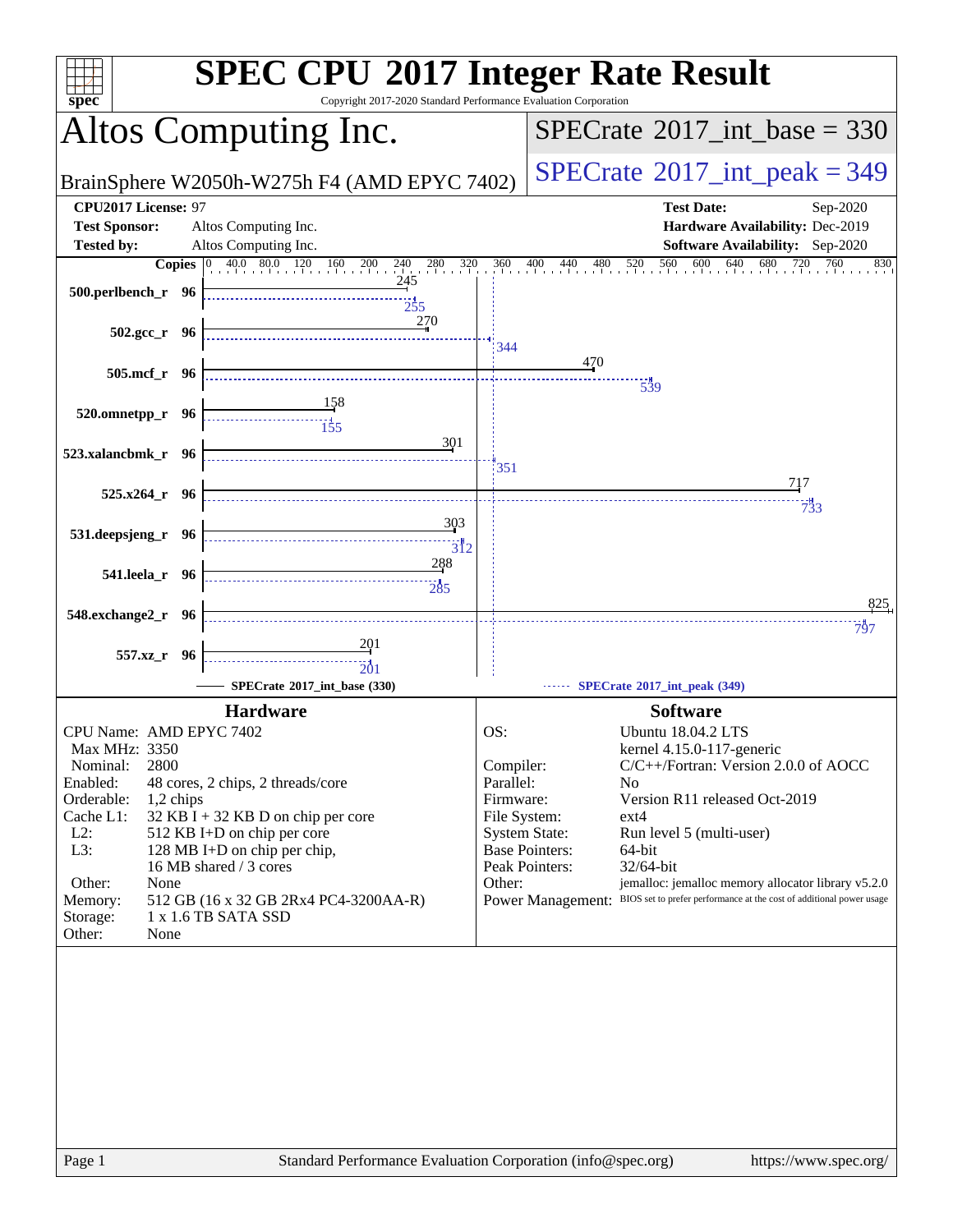

Copyright 2017-2020 Standard Performance Evaluation Corporation

## Altos Computing Inc.

 $SPECTate@2017_int\_base = 330$ 

BrainSphere W2050h-W275h F4 (AMD EPYC 7402)  $\vert$  [SPECrate](http://www.spec.org/auto/cpu2017/Docs/result-fields.html#SPECrate2017intpeak)®[2017\\_int\\_peak = 3](http://www.spec.org/auto/cpu2017/Docs/result-fields.html#SPECrate2017intpeak)49

**[Test Sponsor:](http://www.spec.org/auto/cpu2017/Docs/result-fields.html#TestSponsor)** Altos Computing Inc. **[Hardware Availability:](http://www.spec.org/auto/cpu2017/Docs/result-fields.html#HardwareAvailability)** Dec-2019

**[CPU2017 License:](http://www.spec.org/auto/cpu2017/Docs/result-fields.html#CPU2017License)** 97 **[Test Date:](http://www.spec.org/auto/cpu2017/Docs/result-fields.html#TestDate)** Sep-2020 **[Tested by:](http://www.spec.org/auto/cpu2017/Docs/result-fields.html#Testedby)** Altos Computing Inc. **[Software Availability:](http://www.spec.org/auto/cpu2017/Docs/result-fields.html#SoftwareAvailability)** Sep-2020

### **[Results Table](http://www.spec.org/auto/cpu2017/Docs/result-fields.html#ResultsTable)**

|                                   | <b>Base</b>   |                |       |                |       | <b>Peak</b>    |       |               |                |              |                |              |                |              |
|-----------------------------------|---------------|----------------|-------|----------------|-------|----------------|-------|---------------|----------------|--------------|----------------|--------------|----------------|--------------|
| <b>Benchmark</b>                  | <b>Copies</b> | <b>Seconds</b> | Ratio | <b>Seconds</b> | Ratio | <b>Seconds</b> | Ratio | <b>Copies</b> | <b>Seconds</b> | <b>Ratio</b> | <b>Seconds</b> | <b>Ratio</b> | <b>Seconds</b> | <b>Ratio</b> |
| $500$ .perlbench r                | 96            | 622            | 246   | 623            | 245   | 624            | 245   | 96            | 598            | 256          | 602            | 254          | 600            | 255          |
| 502.gcc_r                         | 96            | 507            | 268   | 501            | 271   | 504            | 270   | 96            | 395            | 344          | 395            | 344          | 394            | 345          |
| $505$ .mcf r                      | 96            | 331            | 469   | 330            | 470   | 330            | 470   | 96            | 288            | 539          | 289            | 537          | 287            | 540          |
| 520.omnetpp_r                     | 96            | 798            | 158   | 797            | 158   | 799            | 158   | 96            | 815            | 155          | 815            | 155          | 815            | 155          |
| 523.xalancbmk r                   | 96            | 337            | 301   | 337            | 301   | 339            | 299   | 96            | 290            | 349          | 289            | 351          | 289            | 351          |
| 525.x264 r                        | 96            | 235            | 717   | 234            | 717   | 234            | 718   | 96            | 229            | 734          | 230            | 730          | 229            | 733          |
| 531.deepsjeng_r                   | 96            | 362            | 304   | 365            | 302   | 363            | 303   | 96            | 350            | 314          | 353            | 312          | 354            | 311          |
| 541.leela r                       | 96            | 553            | 287   | 550            | 289   | 553            | 288   | 96            | 555            | 286          | 558            | 285          | 561            | 283          |
| 548.exchange2_r                   | 96            | 312            | 805   | 305            | 825   | 303            | 830   | 96            | 316            | 797          | 316            | <u>797</u>   | 316            | 795          |
| 557.xz r                          | 96            | 516            | 201   | 516            | 201   | 515            | 201   | 96            | 515            | 201          | 515            | 201          | 515            | 201          |
| $SPECrate^{\circ}2017$ int base = |               |                | 330   |                |       |                |       |               |                |              |                |              |                |              |

**[SPECrate](http://www.spec.org/auto/cpu2017/Docs/result-fields.html#SPECrate2017intpeak)[2017\\_int\\_peak =](http://www.spec.org/auto/cpu2017/Docs/result-fields.html#SPECrate2017intpeak) 349**

Results appear in the [order in which they were run](http://www.spec.org/auto/cpu2017/Docs/result-fields.html#RunOrder). Bold underlined text [indicates a median measurement](http://www.spec.org/auto/cpu2017/Docs/result-fields.html#Median).

#### **[Compiler Notes](http://www.spec.org/auto/cpu2017/Docs/result-fields.html#CompilerNotes)**

The AMD64 AOCC Compiler Suite is available at <http://developer.amd.com/amd-aocc/>

#### **[Submit Notes](http://www.spec.org/auto/cpu2017/Docs/result-fields.html#SubmitNotes)**

The config file option 'submit' was used. 'numactl' was used to bind copies to the cores. See the configuration file for details.

### **[Operating System Notes](http://www.spec.org/auto/cpu2017/Docs/result-fields.html#OperatingSystemNotes)**

'ulimit -s unlimited' was used to set environment stack size 'ulimit -l 2097152' was used to set environment locked pages in memory limit

runcpu command invoked through numactl i.e.: numactl --interleave=all runcpu <etc>

Set dirty\_ratio=8 to limit dirty cache to 8% of memory Set swappiness=1 to swap only if necessary Set zone\_reclaim\_mode=1 to free local node memory and avoid remote memory sync then drop\_caches=3 to reset caches before invoking runcpu

dirty\_ratio, swappiness, zone\_reclaim\_mode and drop\_caches were all set using privileged echo (e.g. echo 1 > /proc/sys/vm/swappiness).

**(Continued on next page)**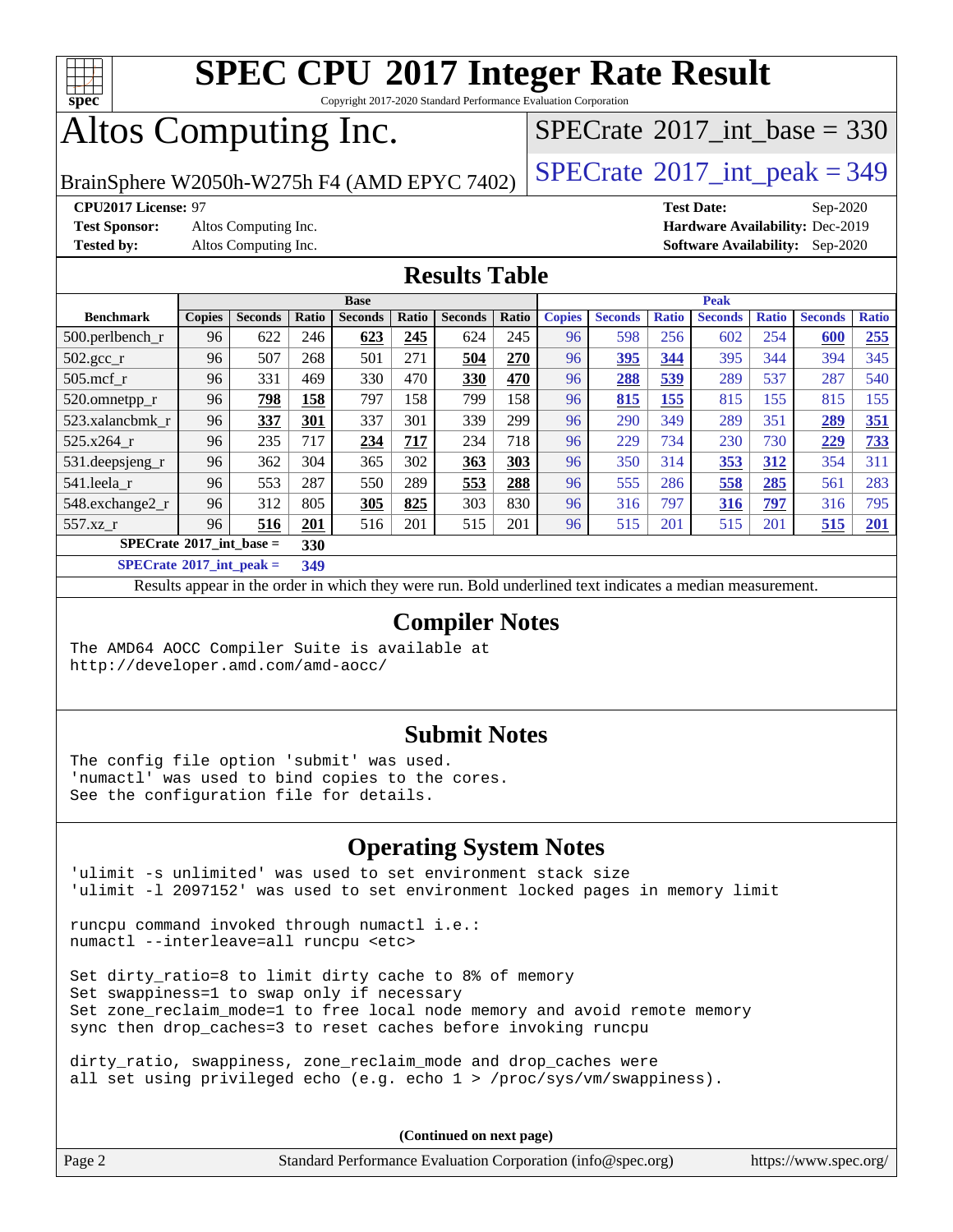

Copyright 2017-2020 Standard Performance Evaluation Corporation

## Altos Computing Inc.

 $SPECTate@2017_int\_base = 330$ 

BrainSphere W2050h-W275h F4 (AMD EPYC 7402)  $\vert$  [SPECrate](http://www.spec.org/auto/cpu2017/Docs/result-fields.html#SPECrate2017intpeak)®[2017\\_int\\_peak = 3](http://www.spec.org/auto/cpu2017/Docs/result-fields.html#SPECrate2017intpeak)49

**[Test Sponsor:](http://www.spec.org/auto/cpu2017/Docs/result-fields.html#TestSponsor)** Altos Computing Inc. **[Hardware Availability:](http://www.spec.org/auto/cpu2017/Docs/result-fields.html#HardwareAvailability)** Dec-2019

**[CPU2017 License:](http://www.spec.org/auto/cpu2017/Docs/result-fields.html#CPU2017License)** 97 **[Test Date:](http://www.spec.org/auto/cpu2017/Docs/result-fields.html#TestDate)** Sep-2020

**[Tested by:](http://www.spec.org/auto/cpu2017/Docs/result-fields.html#Testedby)** Altos Computing Inc. **[Software Availability:](http://www.spec.org/auto/cpu2017/Docs/result-fields.html#SoftwareAvailability)** Sep-2020

### **[Operating System Notes \(Continued\)](http://www.spec.org/auto/cpu2017/Docs/result-fields.html#OperatingSystemNotes)**

Transparent huge pages set to 'always' for this run (OS default)

### **[Environment Variables Notes](http://www.spec.org/auto/cpu2017/Docs/result-fields.html#EnvironmentVariablesNotes)**

Environment variables set by runcpu before the start of the run: LD\_LIBRARY\_PATH = "/home/cpu2017/amd\_rate\_aocc200\_rome\_C\_lib/64;/home/cpu2017/amd\_rate\_aoc c200\_rome\_C\_lib/32:" MALLOC\_CONF = "retain:true"

### **[General Notes](http://www.spec.org/auto/cpu2017/Docs/result-fields.html#GeneralNotes)**

Binaries were compiled on a system with 2x AMD EPYC 7601 CPU + 512GB Memory using Fedora 26

NA: The test sponsor attests, as of date of publication, that CVE-2017-5754 (Meltdown) is mitigated in the system as tested and documented. Yes: The test sponsor attests, as of date of publication, that CVE-2017-5753 (Spectre variant 1) is mitigated in the system as tested and documented. Yes: The test sponsor attests, as of date of publication, that CVE-2017-5715 (Spectre variant 2) is mitigated in the system as tested and documented.

jemalloc: configured and built with GCC v9.1.0 in Ubuntu 19.04 with -O3 -znver2 -flto jemalloc 5.2.0 is available here: <https://github.com/jemalloc/jemalloc/releases/download/5.2.0/jemalloc-5.2.0.tar.bz2>

### **[Platform Notes](http://www.spec.org/auto/cpu2017/Docs/result-fields.html#PlatformNotes)**

BIOS Configuration: Power Policy Quick Settings set to Best Performance NUMA Nodes Per Socket set to NPS4

 Sysinfo program /home/cpu2017/bin/sysinfo Rev: r6365 of 2019-08-21 295195f888a3d7edb1e6e46a485a0011 running on r365f4 Mon Sep 14 07:01:24 2020

 SUT (System Under Test) info as seen by some common utilities. For more information on this section, see <https://www.spec.org/cpu2017/Docs/config.html#sysinfo>

 From /proc/cpuinfo model name : AMD EPYC 7402 24-Core Processor 2 "physical id"s (chips) 96 "processors"

**(Continued on next page)**

Page 3 Standard Performance Evaluation Corporation [\(info@spec.org\)](mailto:info@spec.org) <https://www.spec.org/>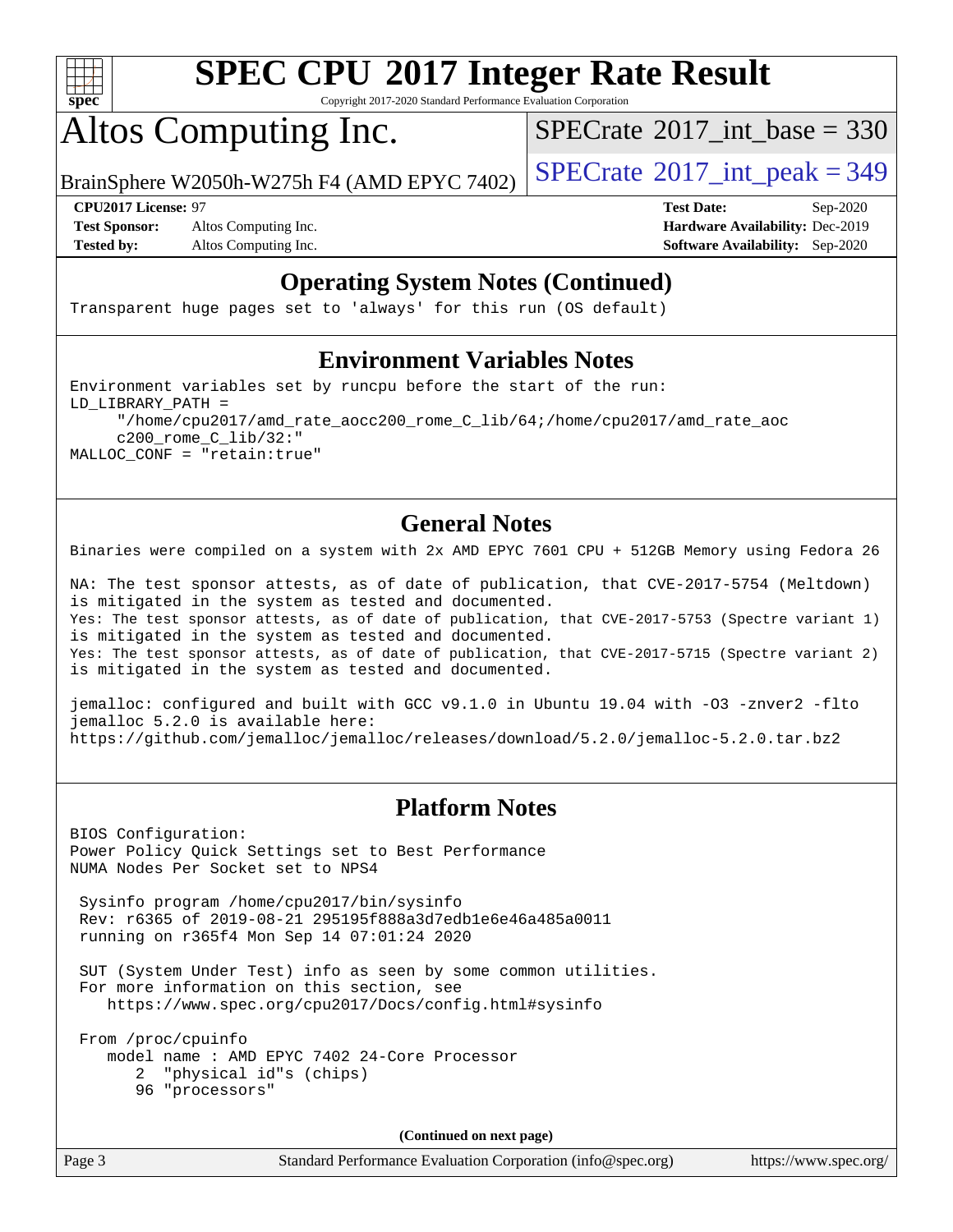| v. | е |  |
|----|---|--|

Copyright 2017-2020 Standard Performance Evaluation Corporation

# Altos Computing Inc.

 $SPECrate$ <sup>®</sup>[2017\\_int\\_base =](http://www.spec.org/auto/cpu2017/Docs/result-fields.html#SPECrate2017intbase) 330

BrainSphere W2050h-W275h F4 (AMD EPYC 7402)  $\left|$  [SPECrate](http://www.spec.org/auto/cpu2017/Docs/result-fields.html#SPECrate2017intpeak)<sup>®</sup>[2017\\_int\\_peak = 3](http://www.spec.org/auto/cpu2017/Docs/result-fields.html#SPECrate2017intpeak)49

**[Test Sponsor:](http://www.spec.org/auto/cpu2017/Docs/result-fields.html#TestSponsor)** Altos Computing Inc. **[Hardware Availability:](http://www.spec.org/auto/cpu2017/Docs/result-fields.html#HardwareAvailability)** Dec-2019 **[Tested by:](http://www.spec.org/auto/cpu2017/Docs/result-fields.html#Testedby)** Altos Computing Inc. **[Software Availability:](http://www.spec.org/auto/cpu2017/Docs/result-fields.html#SoftwareAvailability)** Sep-2020

**[CPU2017 License:](http://www.spec.org/auto/cpu2017/Docs/result-fields.html#CPU2017License)** 97 **[Test Date:](http://www.spec.org/auto/cpu2017/Docs/result-fields.html#TestDate)** Sep-2020

### **[Platform Notes \(Continued\)](http://www.spec.org/auto/cpu2017/Docs/result-fields.html#PlatformNotes)**

|        | cpu cores $: 24$<br>siblings : 48                | cores, siblings (Caution: counting these is hw and system dependent. The following<br>excerpts from /proc/cpuinfo might not be reliable. Use with caution.) |                       |
|--------|--------------------------------------------------|-------------------------------------------------------------------------------------------------------------------------------------------------------------|-----------------------|
|        |                                                  | physical 0: cores 0 1 2 4 5 6 8 9 10 12 13 14 16 17 18 20 21 22 24 25 26 28 29 30                                                                           |                       |
|        |                                                  | physical 1: cores 0 1 2 4 5 6 8 9 10 12 13 14 16 17 18 20 21 22 24 25 26 28 29 30                                                                           |                       |
|        | From 1scpu:                                      |                                                                                                                                                             |                       |
|        | Architecture:                                    | x86_64                                                                                                                                                      |                       |
|        | CPU op-mode(s): $32-bit, 64-bit$                 |                                                                                                                                                             |                       |
|        | Byte Order:                                      | Little Endian                                                                                                                                               |                       |
|        | CPU(s):<br>On-line CPU(s) list: $0-95$           | 96                                                                                                                                                          |                       |
|        | Thread( $s$ ) per core:                          | $\overline{2}$                                                                                                                                              |                       |
|        | $Core(s)$ per socket:                            | 24                                                                                                                                                          |                       |
|        | Socket(s):                                       | $\overline{2}$                                                                                                                                              |                       |
|        | NUMA $node(s):$                                  | 8                                                                                                                                                           |                       |
|        | Vendor ID:                                       | AuthenticAMD                                                                                                                                                |                       |
|        | CPU family:                                      | 23                                                                                                                                                          |                       |
|        | Model:                                           | 49                                                                                                                                                          |                       |
|        | Model name:                                      | AMD EPYC 7402 24-Core Processor                                                                                                                             |                       |
|        | Stepping:                                        | $\Omega$                                                                                                                                                    |                       |
|        | CPU MHz:                                         | 1923.794                                                                                                                                                    |                       |
|        | CPU max MHz:                                     | 2800.0000                                                                                                                                                   |                       |
|        | CPU min MHz:                                     | 1500.0000                                                                                                                                                   |                       |
|        | BogoMIPS:                                        | 5600.37                                                                                                                                                     |                       |
|        | Virtualization:                                  | AMD-V                                                                                                                                                       |                       |
|        | L1d cache:                                       | 32K                                                                                                                                                         |                       |
|        | Lli cache:                                       | 32K                                                                                                                                                         |                       |
|        | L2 cache:                                        | 512K                                                                                                                                                        |                       |
|        | L3 cache:                                        | 16384K                                                                                                                                                      |                       |
|        | NUMA $node0$ $CPU(s):$<br>NUMA $node1$ $CPU(s):$ | $0 - 5, 48 - 53$<br>$6 - 11, 54 - 59$                                                                                                                       |                       |
|        | NUMA $node2$ $CPU(s):$                           | $12 - 17,60 - 65$                                                                                                                                           |                       |
|        | NUMA $node3$ $CPU(s)$ :                          | $18 - 23,66 - 71$                                                                                                                                           |                       |
|        | NUMA $node4$ $CPU(s):$                           | 24-29,72-77                                                                                                                                                 |                       |
|        | NUMA $node5$ $CPU(s):$                           | $30 - 35, 78 - 83$                                                                                                                                          |                       |
|        | NUMA node6 $CPU(s):$                             | $36 - 41, 84 - 89$                                                                                                                                          |                       |
|        | NUMA node7 CPU(s):                               | $42 - 47,90 - 95$                                                                                                                                           |                       |
|        | Flags:                                           | fpu vme de pse tsc msr pae mce cx8 apic sep mtrr pge mca cmov                                                                                               |                       |
|        |                                                  | pat pse36 clflush mmx fxsr sse sse2 ht syscall nx mmxext fxsr_opt pdpe1gb rdtscp lm                                                                         |                       |
|        |                                                  | constant_tsc rep_good nopl xtopology nonstop_tsc cpuid extd_apicid aperfmperf pni                                                                           |                       |
|        |                                                  | pclmulqdq monitor ssse3 fma cx16 sse4_1 sse4_2 movbe popcnt aes xsave avx f16c                                                                              |                       |
|        |                                                  | rdrand lahf_lm cmp_legacy svm extapic cr8_legacy abm sse4a misalignsse 3dnowprefetch                                                                        |                       |
|        |                                                  | osvw ibs skinit wdt tce topoext perfctr_core perfctr_nb bpext perfctr_llc mwaitx cpb                                                                        |                       |
|        |                                                  | cat_13 cdp_13 hw_pstate sme ssbd ibrs ibpb stibp vmmcall fsgsbase bmil avx2 smep                                                                            |                       |
|        |                                                  | bmi2 cqm rdt_a rdseed adx smap clflushopt clwb sha_ni xsaveopt xsavec xgetbvl xsaves                                                                        |                       |
|        |                                                  | (Continued on next page)                                                                                                                                    |                       |
| Page 4 |                                                  | Standard Performance Evaluation Corporation (info@spec.org)                                                                                                 | https://www.spec.org/ |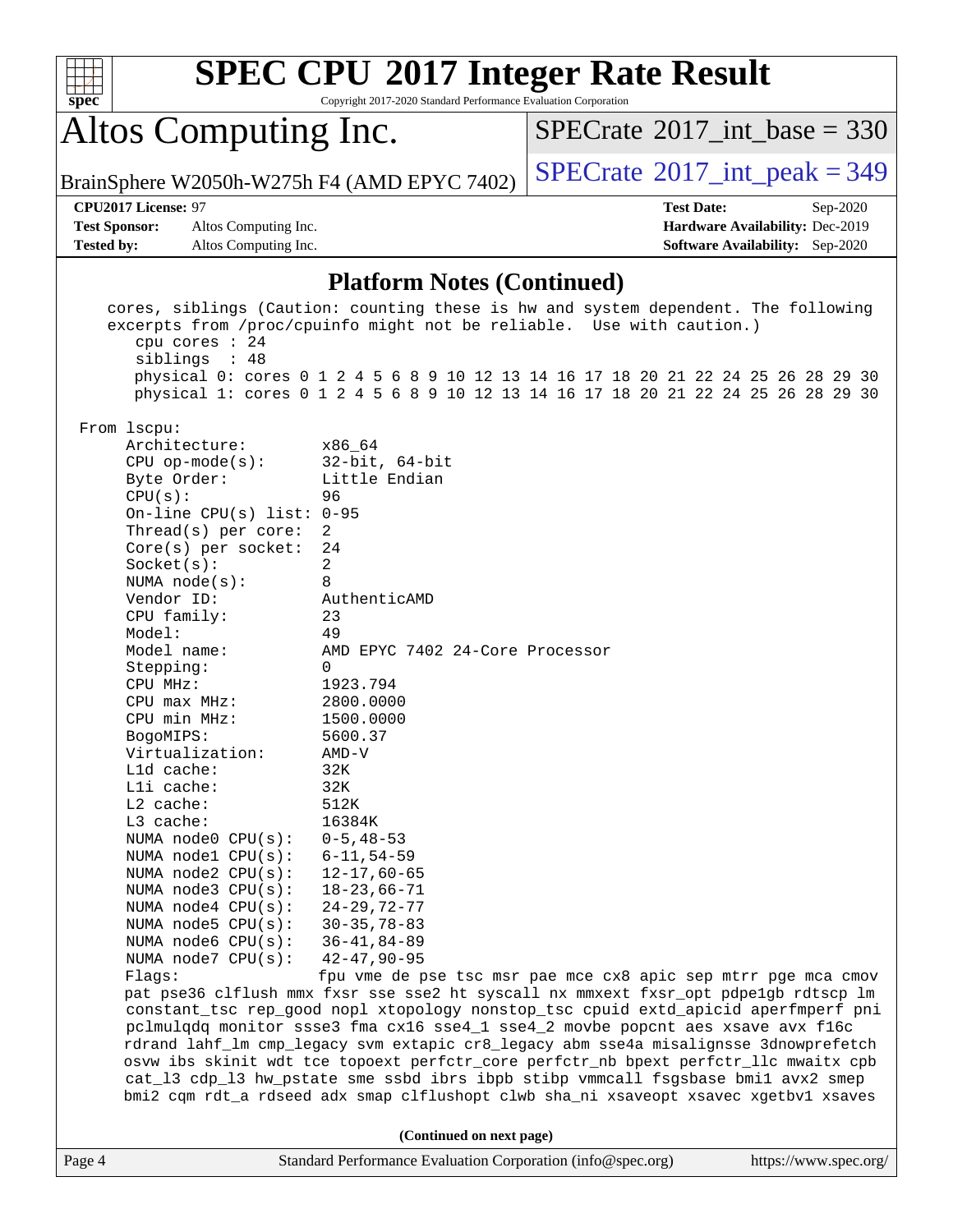

Copyright 2017-2020 Standard Performance Evaluation Corporation

## Altos Computing Inc.

 $SPECTate$ <sup>®</sup>[2017\\_int\\_base =](http://www.spec.org/auto/cpu2017/Docs/result-fields.html#SPECrate2017intbase) 330

BrainSphere W2050h-W275h F4 (AMD EPYC 7402)  $\vert$  [SPECrate](http://www.spec.org/auto/cpu2017/Docs/result-fields.html#SPECrate2017intpeak)®[2017\\_int\\_peak = 3](http://www.spec.org/auto/cpu2017/Docs/result-fields.html#SPECrate2017intpeak)49

**[Test Sponsor:](http://www.spec.org/auto/cpu2017/Docs/result-fields.html#TestSponsor)** Altos Computing Inc. **[Hardware Availability:](http://www.spec.org/auto/cpu2017/Docs/result-fields.html#HardwareAvailability)** Dec-2019 **[Tested by:](http://www.spec.org/auto/cpu2017/Docs/result-fields.html#Testedby)** Altos Computing Inc. **[Software Availability:](http://www.spec.org/auto/cpu2017/Docs/result-fields.html#SoftwareAvailability)** Sep-2020

**[CPU2017 License:](http://www.spec.org/auto/cpu2017/Docs/result-fields.html#CPU2017License)** 97 **[Test Date:](http://www.spec.org/auto/cpu2017/Docs/result-fields.html#TestDate)** Sep-2020

#### **[Platform Notes \(Continued\)](http://www.spec.org/auto/cpu2017/Docs/result-fields.html#PlatformNotes)**

 cqm\_llc cqm\_occup\_llc cqm\_mbm\_total cqm\_mbm\_local clzero irperf xsaveerptr arat npt lbrv svm\_lock nrip\_save tsc\_scale vmcb\_clean flushbyasid decodeassists pausefilter pfthreshold avic v\_vmsave\_vmload vgif umip rdpid overflow\_recov succor smca

 /proc/cpuinfo cache data cache size : 512 KB

Page 5 Standard Performance Evaluation Corporation [\(info@spec.org\)](mailto:info@spec.org) <https://www.spec.org/> From numactl --hardware WARNING: a numactl 'node' might or might not correspond to a physical chip. available: 8 nodes (0-7) node 0 cpus: 0 1 2 3 4 5 48 49 50 51 52 53 node 0 size: 64387 MB node 0 free: 64025 MB node 1 cpus: 6 7 8 9 10 11 54 55 56 57 58 59 node 1 size: 64505 MB node 1 free: 64152 MB node 2 cpus: 12 13 14 15 16 17 60 61 62 63 64 65 node 2 size: 64505 MB node 2 free: 64146 MB node 3 cpus: 18 19 20 21 22 23 66 67 68 69 70 71 node 3 size: 64472 MB node 3 free: 64028 MB node 4 cpus: 24 25 26 27 28 29 72 73 74 75 76 77 node 4 size: 64505 MB node 4 free: 64253 MB node 5 cpus: 30 31 32 33 34 35 78 79 80 81 82 83 node 5 size: 64505 MB node 5 free: 64262 MB node 6 cpus: 36 37 38 39 40 41 84 85 86 87 88 89 node 6 size: 64505 MB node 6 free: 64261 MB node 7 cpus: 42 43 44 45 46 47 90 91 92 93 94 95 node 7 size: 64503 MB node 7 free: 64261 MB node distances: node 0 1 2 3 4 5 6 7 0: 10 12 12 12 32 32 32 32 1: 12 10 12 12 32 32 32 32 2: 12 12 10 12 32 32 32 32  $3: 12 12$  4: 32 32 32 32 10 12 12 12 5: 32 32 32 32 12 10 12 12 6: 32 32 32 32 12 12 10 12 7: 32 32 32 32 12 12 12 10 From /proc/meminfo MemTotal: 528272868 kB **(Continued on next page)**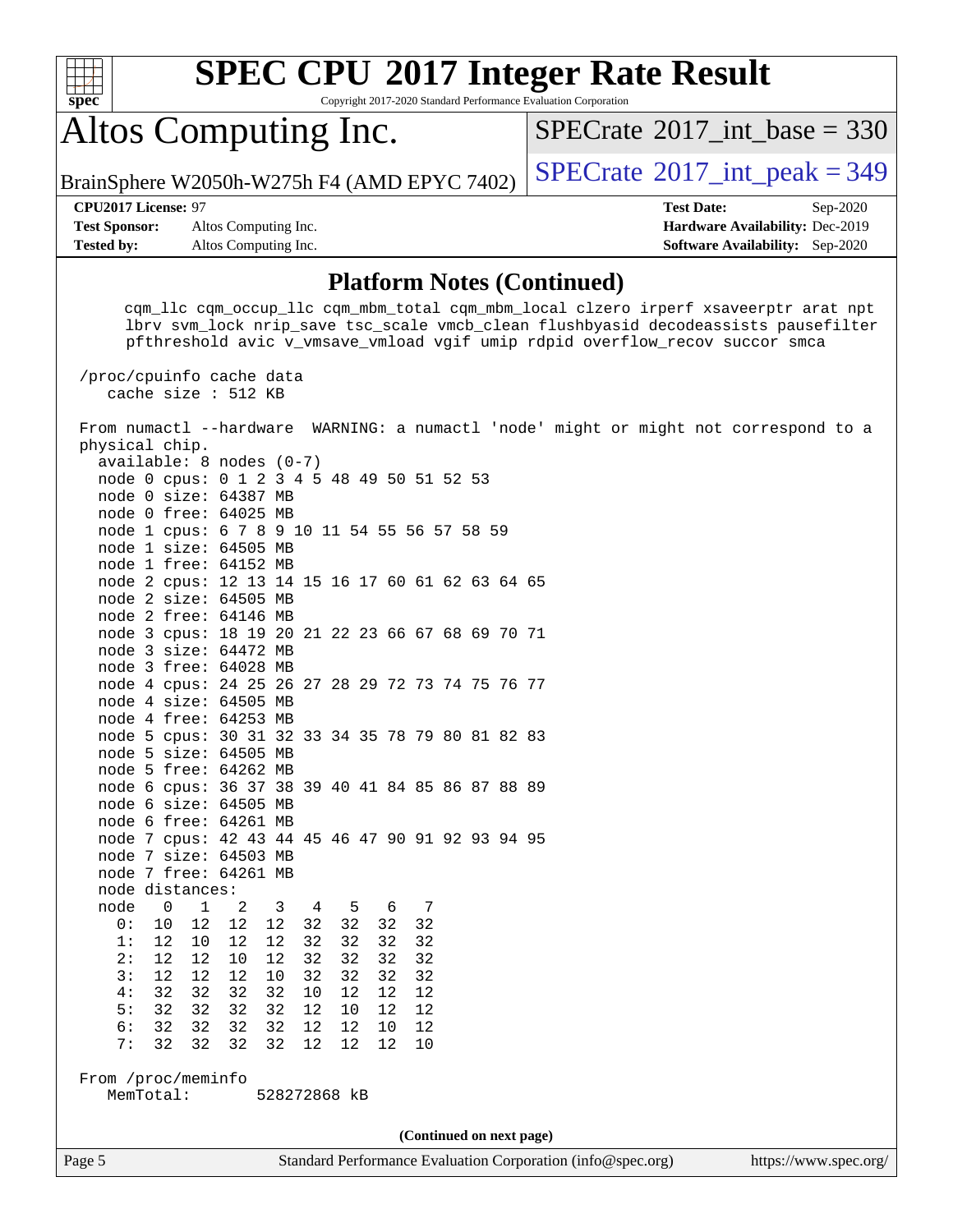| <b>SPEC CPU®2017 Integer Rate Result</b><br>Spec<br>Copyright 2017-2020 Standard Performance Evaluation Corporation           |                                                                                                            |
|-------------------------------------------------------------------------------------------------------------------------------|------------------------------------------------------------------------------------------------------------|
| Altos Computing Inc.                                                                                                          | $SPECrate^{\circ}2017\_int\_base = 330$                                                                    |
| BrainSphere W2050h-W275h F4 (AMD EPYC 7402)                                                                                   | $SPECTate$ <sup>®</sup> 2017_int_peak = 349                                                                |
| CPU2017 License: 97<br><b>Test Sponsor:</b><br>Altos Computing Inc.<br><b>Tested by:</b><br>Altos Computing Inc.              | <b>Test Date:</b><br>Sep-2020<br>Hardware Availability: Dec-2019<br><b>Software Availability:</b> Sep-2020 |
| <b>Platform Notes (Continued)</b>                                                                                             |                                                                                                            |
| HugePages_Total:<br>0<br>Hugepagesize:<br>2048 kB                                                                             |                                                                                                            |
| /usr/bin/lsb_release -d<br>Ubuntu 18.04.2 LTS                                                                                 |                                                                                                            |
| From /etc/*release* /etc/*version*<br>debian version: buster/sid                                                              |                                                                                                            |
| os-release:<br>NAME="Ubuntu"                                                                                                  |                                                                                                            |
| VERSION="18.04.2 LTS (Bionic Beaver)"<br>ID=ubuntu                                                                            |                                                                                                            |
| ID LIKE=debian<br>PRETTY_NAME="Ubuntu 18.04.2 LTS"                                                                            |                                                                                                            |
| VERSION_ID="18.04"                                                                                                            |                                                                                                            |
| HOME_URL="https://www.ubuntu.com/"<br>SUPPORT_URL="https://help.ubuntu.com/"                                                  |                                                                                                            |
| uname $-a$ :<br>Linux r365f4 4.15.0-117-generic #118-Ubuntu SMP Fri Sep 4 20:02:41 UTC 2020 x86_64<br>x86_64 x86_64 GNU/Linux |                                                                                                            |
| Kernel self-reported vulnerability status:                                                                                    |                                                                                                            |
| itlb_multihit:                                                                                                                | Not affected                                                                                               |
| CVE-2018-3620 (L1 Terminal Fault):<br>Microarchitectural Data Sampling:                                                       | Not affected<br>Not affected                                                                               |
| CVE-2017-5754 (Meltdown):                                                                                                     | Not affected                                                                                               |
| CVE-2018-3639 (Speculative Store Bypass): Mitigation: Speculative Store Bypass disabled                                       | via prctl and seccomp                                                                                      |
| $CVE-2017-5753$ (Spectre variant 1):                                                                                          | Mitigation: usercopy/swapgs barriers and __user<br>pointer sanitization                                    |
| $CVE-2017-5715$ (Spectre variant 2):<br>filling                                                                               | Mitigation: Full AMD retpoline, IBPB:<br>conditional, IBRS_FW, STIBP: conditional, RSB                     |
| $srbds$ :                                                                                                                     | Not affected                                                                                               |
| tsx_async_abort:                                                                                                              | Not affected                                                                                               |
| run-level 5 Sep 14 06:57                                                                                                      |                                                                                                            |
| SPEC is set to: /home/cpu2017<br>Filesystem<br>Type Size Used Avail Use% Mounted on<br>/dev/sda2<br>ext4 1.5T 336G 1.1T 25% / |                                                                                                            |
| From /sys/devices/virtual/dmi/id<br>BIOS:<br>GIGABYTE R11 10/25/2019<br>Vendor: Acer                                          |                                                                                                            |
| (Continued on next page)                                                                                                      |                                                                                                            |
| Page 6<br>Standard Performance Evaluation Corporation (info@spec.org)                                                         | https://www.spec.org/                                                                                      |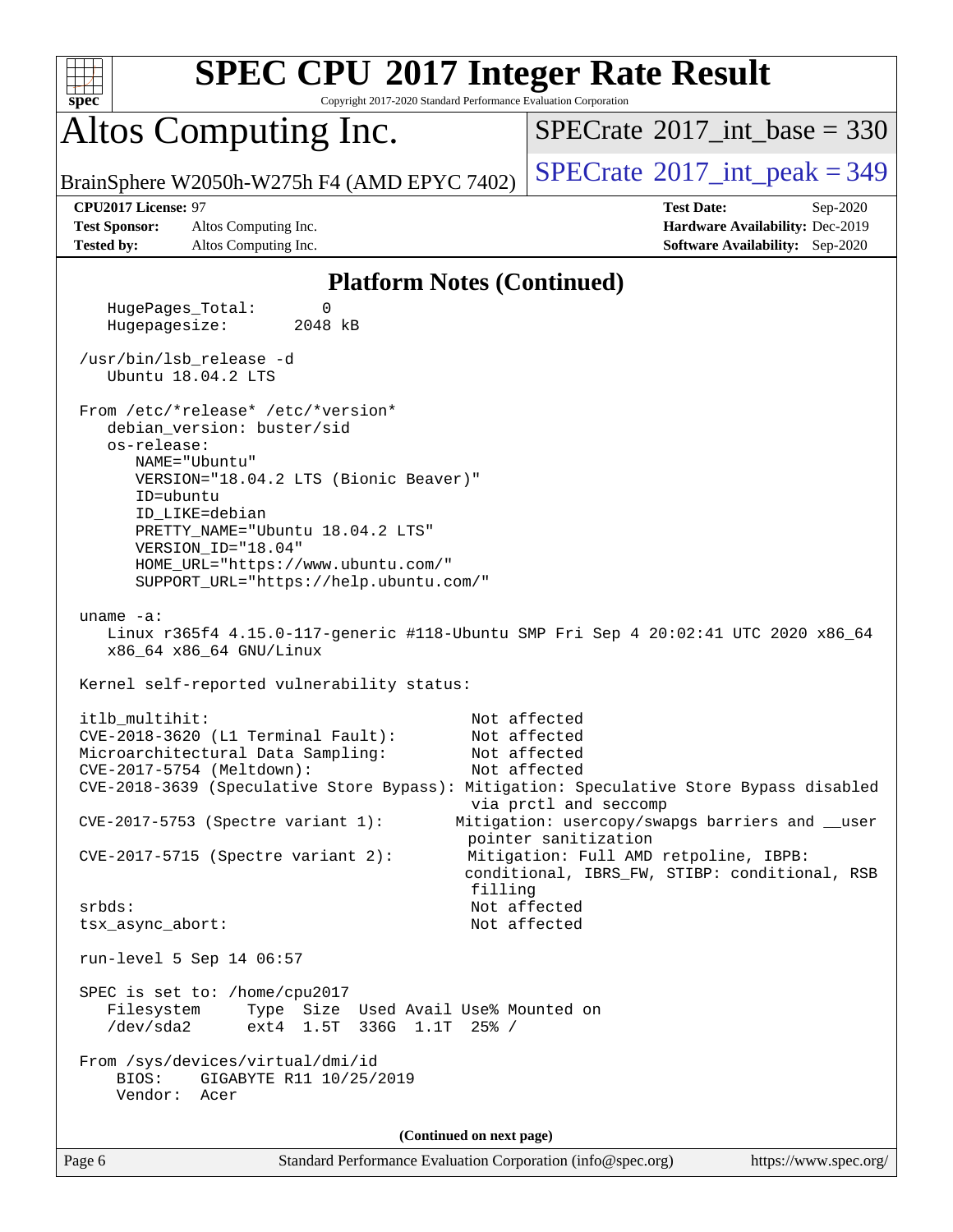

Copyright 2017-2020 Standard Performance Evaluation Corporation

## Altos Computing Inc.

 $SPECTate@2017_int\_base = 330$ 

BrainSphere W2050h-W275h F4 (AMD EPYC 7402)  $|$  [SPECrate](http://www.spec.org/auto/cpu2017/Docs/result-fields.html#SPECrate2017intpeak)®[2017\\_int\\_peak = 3](http://www.spec.org/auto/cpu2017/Docs/result-fields.html#SPECrate2017intpeak)49

**[Test Sponsor:](http://www.spec.org/auto/cpu2017/Docs/result-fields.html#TestSponsor)** Altos Computing Inc. **[Hardware Availability:](http://www.spec.org/auto/cpu2017/Docs/result-fields.html#HardwareAvailability)** Dec-2019 **[Tested by:](http://www.spec.org/auto/cpu2017/Docs/result-fields.html#Testedby)** Altos Computing Inc. **[Software Availability:](http://www.spec.org/auto/cpu2017/Docs/result-fields.html#SoftwareAvailability)** Sep-2020

**[CPU2017 License:](http://www.spec.org/auto/cpu2017/Docs/result-fields.html#CPU2017License)** 97 **[Test Date:](http://www.spec.org/auto/cpu2017/Docs/result-fields.html#TestDate)** Sep-2020

#### **[Platform Notes \(Continued\)](http://www.spec.org/auto/cpu2017/Docs/result-fields.html#PlatformNotes)**

 Product: Altos R365 F4 Product Family: Server Serial: DJ7002921A0002

 Additional information from dmidecode follows. WARNING: Use caution when you interpret this section. The 'dmidecode' program reads system data which is "intended to allow hardware to be accurately determined", but the intent may not be met, as there are frequent changes to hardware, firmware, and the "DMTF SMBIOS" standard. Memory: 16x Samsung M393A4K40DB3-CWE 32 GB 2 rank 3200

16x Unknown Unknown

(End of data from sysinfo program)

#### **[Compiler Version Notes](http://www.spec.org/auto/cpu2017/Docs/result-fields.html#CompilerVersionNotes)**

==============================================================================  $C \qquad \qquad \vert \quad 502.\text{gcc\_r}(\text{peak})$ ------------------------------------------------------------------------------ AOCC.LLVM.2.0.0.B191.2019\_07\_19 clang version 8.0.0 (CLANG: Jenkins AOCC\_2\_0\_0-Build#191) (based on LLVM AOCC.LLVM.2.0.0.B191.2019\_07\_19) Target: i386-unknown-linux-gnu Thread model: posix InstalledDir: /sppo/dev/compilers/aocc-compiler-2.0.0/bin ------------------------------------------------------------------------------ ============================================================================== C  $\vert$  500.perlbench r(base, peak) 502.gcc r(base) 505.mcf r(base, peak) | 525.x264 $r(base, peak)$  557.xz $r(base, peak)$ ------------------------------------------------------------------------------ AOCC.LLVM.2.0.0.B191.2019\_07\_19 clang version 8.0.0 (CLANG: Jenkins AOCC\_2\_0\_0-Build#191) (based on LLVM AOCC.LLVM.2.0.0.B191.2019\_07\_19) Target: x86\_64-unknown-linux-gnu Thread model: posix InstalledDir: /sppo/dev/compilers/aocc-compiler-2.0.0/bin ------------------------------------------------------------------------------ ==============================================================================  $C \qquad | \quad 502.\text{gcc\_r}(\text{peak})$ ------------------------------------------------------------------------------ AOCC.LLVM.2.0.0.B191.2019\_07\_19 clang version 8.0.0 (CLANG: Jenkins AOCC\_2\_0\_0-Build#191) (based on LLVM AOCC.LLVM.2.0.0.B191.2019\_07\_19) Target: i386-unknown-linux-gnu Thread model: posix InstalledDir: /sppo/dev/compilers/aocc-compiler-2.0.0/bin ------------------------------------------------------------------------------ **(Continued on next page)**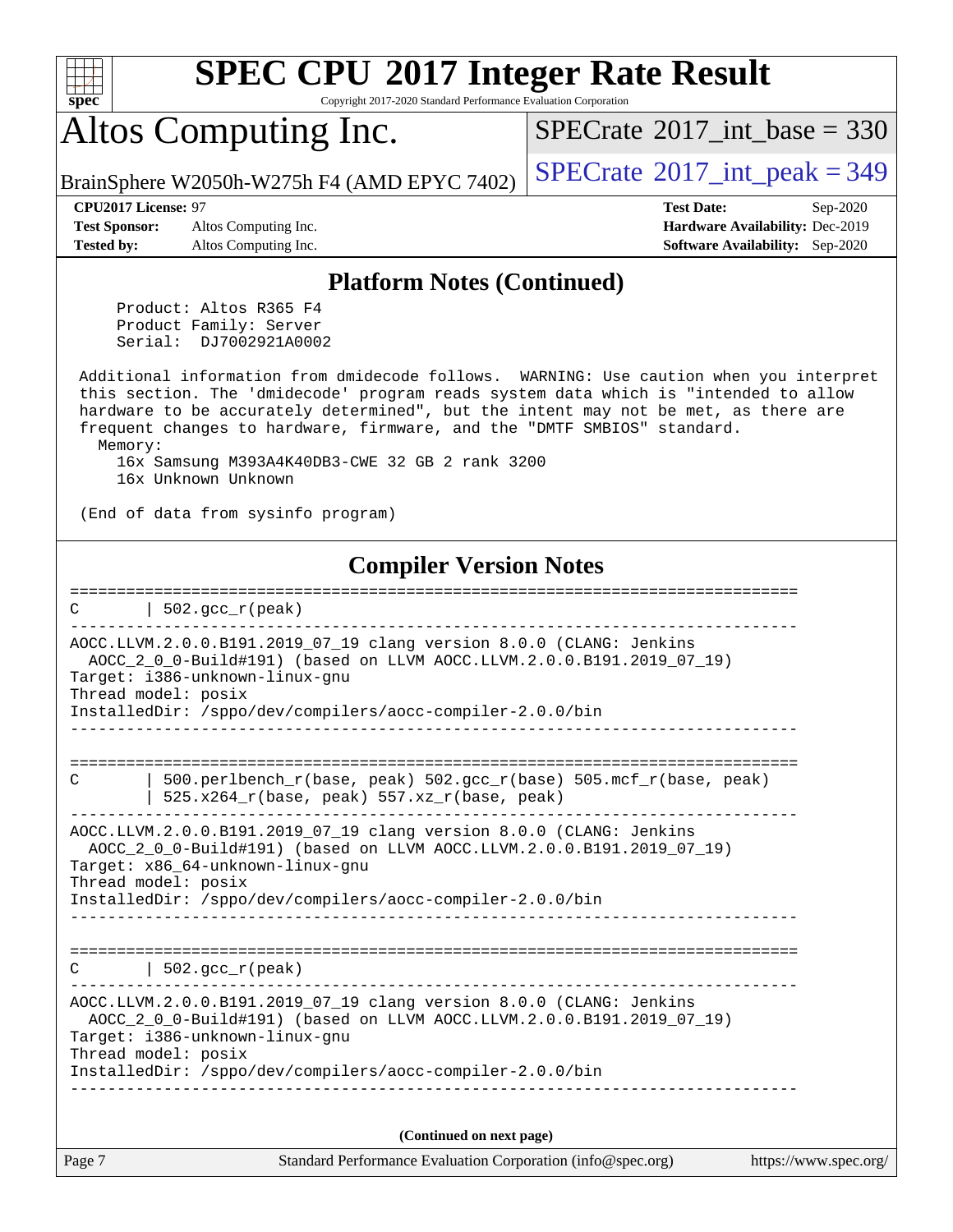| u | H | r |  |
|---|---|---|--|

Copyright 2017-2020 Standard Performance Evaluation Corporation

# Altos Computing Inc.

 $SPECrate$ <sup>®</sup>[2017\\_int\\_base =](http://www.spec.org/auto/cpu2017/Docs/result-fields.html#SPECrate2017intbase) 330

BrainSphere W2050h-W275h F4 (AMD EPYC 7402)  $\left|$  [SPECrate](http://www.spec.org/auto/cpu2017/Docs/result-fields.html#SPECrate2017intpeak)<sup>®</sup>[2017\\_int\\_peak = 3](http://www.spec.org/auto/cpu2017/Docs/result-fields.html#SPECrate2017intpeak)49

**[CPU2017 License:](http://www.spec.org/auto/cpu2017/Docs/result-fields.html#CPU2017License)** 97 **[Test Date:](http://www.spec.org/auto/cpu2017/Docs/result-fields.html#TestDate)** Sep-2020 **[Test Sponsor:](http://www.spec.org/auto/cpu2017/Docs/result-fields.html#TestSponsor)** Altos Computing Inc. **[Hardware Availability:](http://www.spec.org/auto/cpu2017/Docs/result-fields.html#HardwareAvailability)** Dec-2019 **[Tested by:](http://www.spec.org/auto/cpu2017/Docs/result-fields.html#Testedby)** Altos Computing Inc. **[Software Availability:](http://www.spec.org/auto/cpu2017/Docs/result-fields.html#SoftwareAvailability)** Sep-2020

### **[Compiler Version Notes \(Continued\)](http://www.spec.org/auto/cpu2017/Docs/result-fields.html#CompilerVersionNotes)**

| Page 8 | Standard Performance Evaluation Corporation (info@spec.org)                                                                                                                                                                                                          | https://www.spec.org/ |
|--------|----------------------------------------------------------------------------------------------------------------------------------------------------------------------------------------------------------------------------------------------------------------------|-----------------------|
|        | (Continued on next page)                                                                                                                                                                                                                                             |                       |
|        |                                                                                                                                                                                                                                                                      |                       |
| $C++$  | 520.omnetpp_r(base, peak) 523.xalancbmk_r(base)<br>531.deepsjeng_r(base, peak) 541.leela_r(base, peak)                                                                                                                                                               |                       |
|        |                                                                                                                                                                                                                                                                      |                       |
|        | AOCC.LLVM.2.0.0.B191.2019_07_19 clang version 8.0.0 (CLANG: Jenkins<br>AOCC_2_0_0-Build#191) (based on LLVM AOCC.LLVM.2.0.0.B191.2019_07_19)<br>Target: i386-unknown-linux-gnu<br>Thread model: posix<br>InstalledDir: /sppo/dev/compilers/aocc-compiler-2.0.0/bin   |                       |
|        | $C++$   523.xalancbmk_r(peak)                                                                                                                                                                                                                                        |                       |
|        | AOCC.LLVM.2.0.0.B191.2019_07_19 clang version 8.0.0 (CLANG: Jenkins<br>AOCC_2_0_0-Build#191) (based on LLVM AOCC.LLVM.2.0.0.B191.2019_07_19)<br>Target: x86_64-unknown-linux-gnu<br>Thread model: posix<br>InstalledDir: /sppo/dev/compilers/aocc-compiler-2.0.0/bin |                       |
| $C++$  | 520.omnetpp_r(base, peak) 523.xalancbmk_r(base)<br>531.deepsjeng_r(base, peak) 541.leela_r(base, peak)                                                                                                                                                               |                       |
|        | AOCC.LLVM.2.0.0.B191.2019_07_19 clang version 8.0.0 (CLANG: Jenkins<br>AOCC_2_0_0-Build#191) (based on LLVM AOCC.LLVM.2.0.0.B191.2019_07_19)<br>Target: i386-unknown-linux-gnu<br>Thread model: posix<br>InstalledDir: /sppo/dev/compilers/aocc-compiler-2.0.0/bin   |                       |
| $C++$  | 523.xalancbmk $r(\text{peak})$                                                                                                                                                                                                                                       |                       |
|        | AOCC.LLVM.2.0.0.B191.2019_07_19 clang version 8.0.0 (CLANG: Jenkins<br>AOCC_2_0_0-Build#191) (based on LLVM AOCC.LLVM.2.0.0.B191.2019_07_19)<br>Target: x86_64-unknown-linux-gnu<br>Thread model: posix<br>InstalledDir: /sppo/dev/compilers/aocc-compiler-2.0.0/bin |                       |
| С      | 500.perlbench_r(base, peak) 502.gcc_r(base) 505.mcf_r(base, peak)<br>525.x264_r(base, peak) 557.xz_r(base, peak)                                                                                                                                                     |                       |
|        |                                                                                                                                                                                                                                                                      |                       |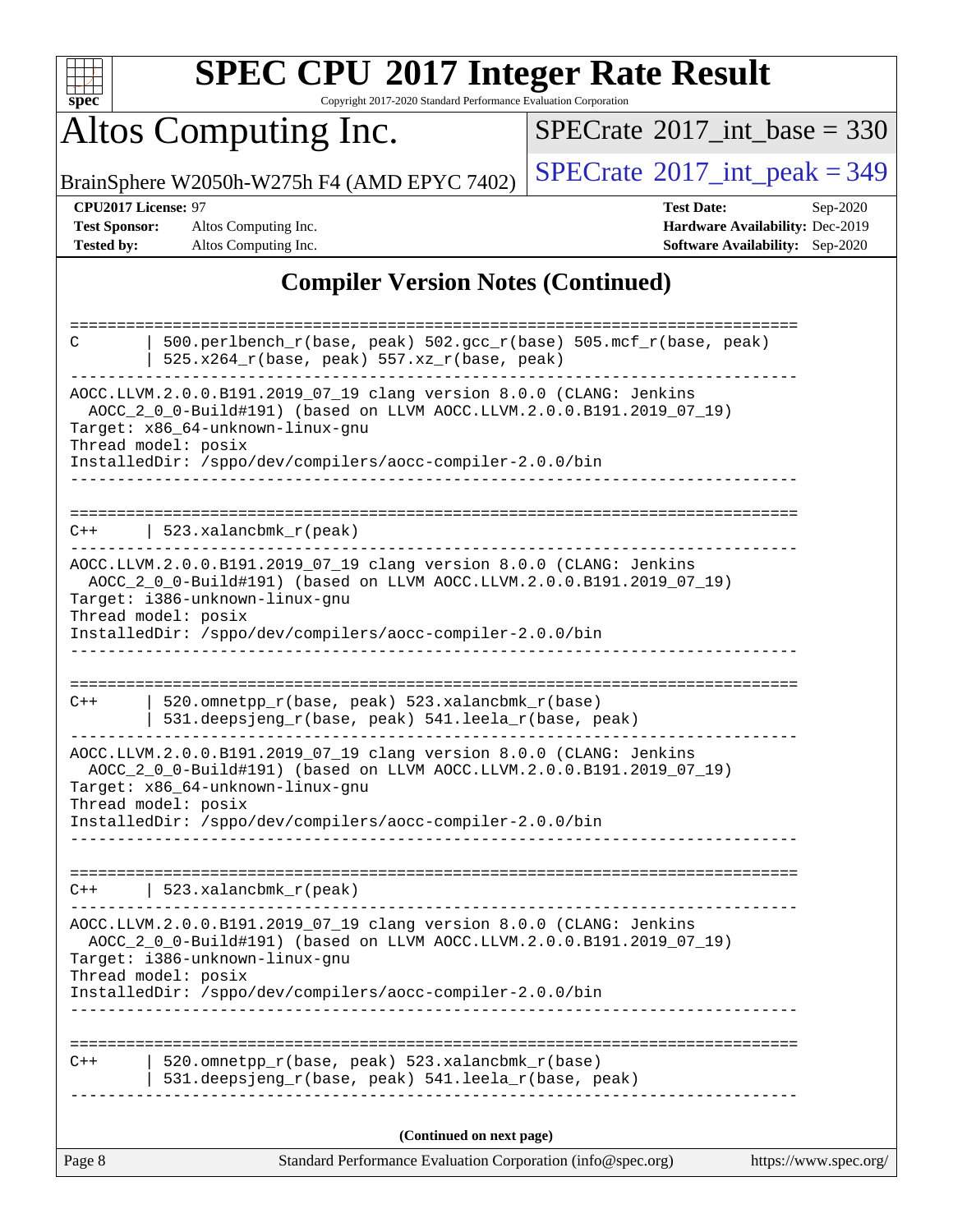

Copyright 2017-2020 Standard Performance Evaluation Corporation

## Altos Computing Inc.

 $SPECTate@2017_int\_base = 330$ 

BrainSphere W2050h-W275h F4 (AMD EPYC 7402)  $\vert$  [SPECrate](http://www.spec.org/auto/cpu2017/Docs/result-fields.html#SPECrate2017intpeak)®[2017\\_int\\_peak = 3](http://www.spec.org/auto/cpu2017/Docs/result-fields.html#SPECrate2017intpeak)49

**[Test Sponsor:](http://www.spec.org/auto/cpu2017/Docs/result-fields.html#TestSponsor)** Altos Computing Inc. **[Hardware Availability:](http://www.spec.org/auto/cpu2017/Docs/result-fields.html#HardwareAvailability)** Dec-2019 **[Tested by:](http://www.spec.org/auto/cpu2017/Docs/result-fields.html#Testedby)** Altos Computing Inc. **[Software Availability:](http://www.spec.org/auto/cpu2017/Docs/result-fields.html#SoftwareAvailability)** Sep-2020

**[CPU2017 License:](http://www.spec.org/auto/cpu2017/Docs/result-fields.html#CPU2017License)** 97 **[Test Date:](http://www.spec.org/auto/cpu2017/Docs/result-fields.html#TestDate)** Sep-2020

### **[Compiler Version Notes \(Continued\)](http://www.spec.org/auto/cpu2017/Docs/result-fields.html#CompilerVersionNotes)**

| AOCC.LLVM.2.0.0.B191.2019 07 19 clang version 8.0.0 (CLANG: Jenkins<br>AOCC 2 0 0-Build#191) (based on LLVM AOCC.LLVM.2.0.0.B191.2019 07 19)<br>Target: x86 64-unknown-linux-gnu<br>Thread model: posix<br>InstalledDir: /sppo/dev/compilers/aocc-compiler-2.0.0/bin |
|----------------------------------------------------------------------------------------------------------------------------------------------------------------------------------------------------------------------------------------------------------------------|
| -----------------------------------<br>Fortran   548. $exchange2 r(base, peak)$                                                                                                                                                                                      |
| AOCC.LLVM.2.0.0.B191.2019 07 19 clang version 8.0.0 (CLANG: Jenkins<br>AOCC 2 0 0-Build#191) (based on LLVM AOCC.LLVM.2.0.0.B191.2019 07 19)<br>Target: x86 64-unknown-linux-gnu<br>Thread model: posix<br>InstalledDir: /sppo/dev/compilers/aocc-compiler-2.0.0/bin |

**[Base Compiler Invocation](http://www.spec.org/auto/cpu2017/Docs/result-fields.html#BaseCompilerInvocation)**

[C benchmarks](http://www.spec.org/auto/cpu2017/Docs/result-fields.html#Cbenchmarks): [clang](http://www.spec.org/cpu2017/results/res2020q4/cpu2017-20200918-24009.flags.html#user_CCbase_clang-c)

[C++ benchmarks:](http://www.spec.org/auto/cpu2017/Docs/result-fields.html#CXXbenchmarks) [clang++](http://www.spec.org/cpu2017/results/res2020q4/cpu2017-20200918-24009.flags.html#user_CXXbase_clang-cpp)

[Fortran benchmarks](http://www.spec.org/auto/cpu2017/Docs/result-fields.html#Fortranbenchmarks): [flang](http://www.spec.org/cpu2017/results/res2020q4/cpu2017-20200918-24009.flags.html#user_FCbase_flang)

## **[Base Portability Flags](http://www.spec.org/auto/cpu2017/Docs/result-fields.html#BasePortabilityFlags)**

 500.perlbench\_r: [-DSPEC\\_LINUX\\_X64](http://www.spec.org/cpu2017/results/res2020q4/cpu2017-20200918-24009.flags.html#b500.perlbench_r_basePORTABILITY_DSPEC_LINUX_X64) [-DSPEC\\_LP64](http://www.spec.org/cpu2017/results/res2020q4/cpu2017-20200918-24009.flags.html#b500.perlbench_r_baseEXTRA_PORTABILITY_DSPEC_LP64) 502.gcc\_r: [-DSPEC\\_LP64](http://www.spec.org/cpu2017/results/res2020q4/cpu2017-20200918-24009.flags.html#suite_baseEXTRA_PORTABILITY502_gcc_r_DSPEC_LP64) 505.mcf\_r: [-DSPEC\\_LP64](http://www.spec.org/cpu2017/results/res2020q4/cpu2017-20200918-24009.flags.html#suite_baseEXTRA_PORTABILITY505_mcf_r_DSPEC_LP64) 520.omnetpp\_r: [-DSPEC\\_LP64](http://www.spec.org/cpu2017/results/res2020q4/cpu2017-20200918-24009.flags.html#suite_baseEXTRA_PORTABILITY520_omnetpp_r_DSPEC_LP64) 523.xalancbmk\_r: [-DSPEC\\_LINUX](http://www.spec.org/cpu2017/results/res2020q4/cpu2017-20200918-24009.flags.html#b523.xalancbmk_r_basePORTABILITY_DSPEC_LINUX) [-DSPEC\\_LP64](http://www.spec.org/cpu2017/results/res2020q4/cpu2017-20200918-24009.flags.html#suite_baseEXTRA_PORTABILITY523_xalancbmk_r_DSPEC_LP64) 525.x264\_r: [-DSPEC\\_LP64](http://www.spec.org/cpu2017/results/res2020q4/cpu2017-20200918-24009.flags.html#suite_baseEXTRA_PORTABILITY525_x264_r_DSPEC_LP64) 531.deepsjeng\_r: [-DSPEC\\_LP64](http://www.spec.org/cpu2017/results/res2020q4/cpu2017-20200918-24009.flags.html#suite_baseEXTRA_PORTABILITY531_deepsjeng_r_DSPEC_LP64) 541.leela\_r: [-DSPEC\\_LP64](http://www.spec.org/cpu2017/results/res2020q4/cpu2017-20200918-24009.flags.html#suite_baseEXTRA_PORTABILITY541_leela_r_DSPEC_LP64) 548.exchange2\_r: [-DSPEC\\_LP64](http://www.spec.org/cpu2017/results/res2020q4/cpu2017-20200918-24009.flags.html#suite_baseEXTRA_PORTABILITY548_exchange2_r_DSPEC_LP64) 557.xz\_r: [-DSPEC\\_LP64](http://www.spec.org/cpu2017/results/res2020q4/cpu2017-20200918-24009.flags.html#suite_baseEXTRA_PORTABILITY557_xz_r_DSPEC_LP64)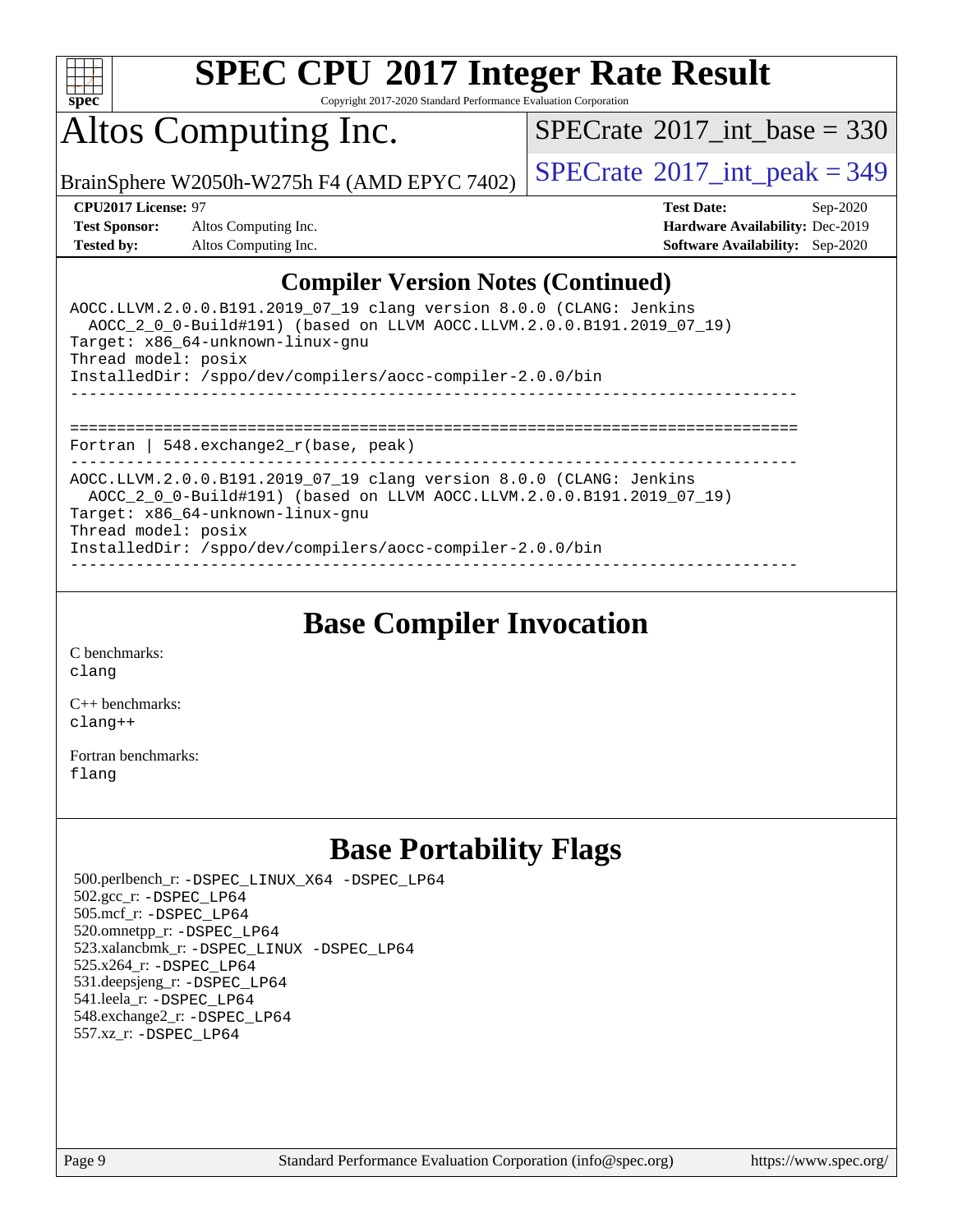

Copyright 2017-2020 Standard Performance Evaluation Corporation

## Altos Computing Inc.

 $SPECTate$ <sup>®</sup>[2017\\_int\\_base =](http://www.spec.org/auto/cpu2017/Docs/result-fields.html#SPECrate2017intbase) 330

BrainSphere W2050h-W275h F4 (AMD EPYC 7402)  $\vert$  [SPECrate](http://www.spec.org/auto/cpu2017/Docs/result-fields.html#SPECrate2017intpeak)®[2017\\_int\\_peak = 3](http://www.spec.org/auto/cpu2017/Docs/result-fields.html#SPECrate2017intpeak)49

**[Test Sponsor:](http://www.spec.org/auto/cpu2017/Docs/result-fields.html#TestSponsor)** Altos Computing Inc. **[Hardware Availability:](http://www.spec.org/auto/cpu2017/Docs/result-fields.html#HardwareAvailability)** Dec-2019 **[Tested by:](http://www.spec.org/auto/cpu2017/Docs/result-fields.html#Testedby)** Altos Computing Inc. **[Software Availability:](http://www.spec.org/auto/cpu2017/Docs/result-fields.html#SoftwareAvailability)** Sep-2020

**[CPU2017 License:](http://www.spec.org/auto/cpu2017/Docs/result-fields.html#CPU2017License)** 97 **[Test Date:](http://www.spec.org/auto/cpu2017/Docs/result-fields.html#TestDate)** Sep-2020

## **[Base Optimization Flags](http://www.spec.org/auto/cpu2017/Docs/result-fields.html#BaseOptimizationFlags)**

#### [C benchmarks:](http://www.spec.org/auto/cpu2017/Docs/result-fields.html#Cbenchmarks)

[-flto](http://www.spec.org/cpu2017/results/res2020q4/cpu2017-20200918-24009.flags.html#user_CCbase_aocc-flto) [-Wl,-mllvm -Wl,-function-specialize](http://www.spec.org/cpu2017/results/res2020q4/cpu2017-20200918-24009.flags.html#user_CCbase_F-function-specialize_7e7e661e57922243ee67c9a1251cb8910e607325179a0ce7f2884e09a6f5d4a5ef0ae4f37e8a2a11c95fc48e931f06dc2b6016f14b511fcb441e048bef1b065a) [-Wl,-mllvm -Wl,-region-vectorize](http://www.spec.org/cpu2017/results/res2020q4/cpu2017-20200918-24009.flags.html#user_CCbase_F-region-vectorize_fb6c6b5aa293c88efc6c7c2b52b20755e943585b1fe8658c35afef78727fff56e1a56891413c30e36b8e2a6f9a71126986319243e80eb6110b78b288f533c52b) [-Wl,-mllvm -Wl,-vector-library=LIBMVEC](http://www.spec.org/cpu2017/results/res2020q4/cpu2017-20200918-24009.flags.html#user_CCbase_F-use-vector-library_0a14b27fae317f283640384a31f7bfcc2bd4c1d0b5cfc618a3a430800c9b20217b00f61303eff223a3251b4f06ffbc9739dc5296db9d1fbb9ad24a3939d86d66) [-Wl,-mllvm -Wl,-reduce-array-computations=3](http://www.spec.org/cpu2017/results/res2020q4/cpu2017-20200918-24009.flags.html#user_CCbase_F-reduce-array-computations_b882aefe7a5dda4e33149f6299762b9a720dace3e498e13756f4c04e5a19edf5315c1f3993de2e61ec41e8c206231f84e05da7040e1bb5d69ba27d10a12507e4) [-O3](http://www.spec.org/cpu2017/results/res2020q4/cpu2017-20200918-24009.flags.html#user_CCbase_F-O3) [-ffast-math](http://www.spec.org/cpu2017/results/res2020q4/cpu2017-20200918-24009.flags.html#user_CCbase_aocc-ffast-math) [-march=znver2](http://www.spec.org/cpu2017/results/res2020q4/cpu2017-20200918-24009.flags.html#user_CCbase_aocc-march_3e2e19cff2eeef60c5d90b059483627c9ea47eca6d66670dbd53f9185f6439e27eb5e104cf773e9e8ab18c8842ce63e461a3e948d0214bd567ef3ade411bf467) [-fstruct-layout=3](http://www.spec.org/cpu2017/results/res2020q4/cpu2017-20200918-24009.flags.html#user_CCbase_F-struct-layout) [-mllvm -unroll-threshold=50](http://www.spec.org/cpu2017/results/res2020q4/cpu2017-20200918-24009.flags.html#user_CCbase_F-unroll-threshold_458874500b2c105d6d5cb4d7a611c40e2b16e9e3d26b355fea72d644c3673b4de4b3932662f0ed3dbec75c491a13da2d2ca81180bd779dc531083ef1e1e549dc) [-fremap-arrays](http://www.spec.org/cpu2017/results/res2020q4/cpu2017-20200918-24009.flags.html#user_CCbase_F-fremap-arrays) [-mllvm -function-specialize](http://www.spec.org/cpu2017/results/res2020q4/cpu2017-20200918-24009.flags.html#user_CCbase_F-function-specialize_233b3bdba86027f1b094368157e481c5bc59f40286dc25bfadc1858dcd5745c24fd30d5f188710db7fea399bcc9f44a80b3ce3aacc70a8870250c3ae5e1f35b8) [-mllvm -enable-gvn-hoist](http://www.spec.org/cpu2017/results/res2020q4/cpu2017-20200918-24009.flags.html#user_CCbase_F-enable-gvn-hoist_e5856354646dd6ca1333a0ad99b817e4cf8932b91b82809fd8fd47ceff7b22a89eba5c98fd3e3fa5200368fd772cec3dd56abc3c8f7b655a71b9f9848dddedd5) [-mllvm -reduce-array-computations=3](http://www.spec.org/cpu2017/results/res2020q4/cpu2017-20200918-24009.flags.html#user_CCbase_F-reduce-array-computations_aceadb8604558b566e0e3a0d7a3c1533923dd1fa0889614e16288028922629a28d5695c24d3b3be4306b1e311c54317dfffe3a2e57fbcaabc737a1798de39145) [-mllvm -global-vectorize-slp](http://www.spec.org/cpu2017/results/res2020q4/cpu2017-20200918-24009.flags.html#user_CCbase_F-global-vectorize-slp_a3935e8627af4ced727033b1ffd4db27f4d541a363d28d82bf4c2925fb3a0fd4115d6e42d13a2829f9e024d6608eb67a85cb49770f2da5c5ac8dbc737afad603) [-mllvm -vector-library=LIBMVEC](http://www.spec.org/cpu2017/results/res2020q4/cpu2017-20200918-24009.flags.html#user_CCbase_F-use-vector-library_e584e20b4f7ec96aa109254b65d8e01d864f3d68580371b9d93ed7c338191d4cfce20c3c864632264effc6bbe4c7c38153d02096a342ee92501c4a53204a7871) [-mllvm -inline-threshold=1000](http://www.spec.org/cpu2017/results/res2020q4/cpu2017-20200918-24009.flags.html#user_CCbase_dragonegg-llvm-inline-threshold_b7832241b0a6397e4ecdbaf0eb7defdc10f885c2a282fa3240fdc99844d543fda39cf8a4a9dccf68cf19b5438ac3b455264f478df15da0f4988afa40d8243bab) [-flv-function-specialization](http://www.spec.org/cpu2017/results/res2020q4/cpu2017-20200918-24009.flags.html#user_CCbase_F-flv-function-specialization) [-z muldefs](http://www.spec.org/cpu2017/results/res2020q4/cpu2017-20200918-24009.flags.html#user_CCbase_aocc-muldefs) [-lmvec](http://www.spec.org/cpu2017/results/res2020q4/cpu2017-20200918-24009.flags.html#user_CCbase_F-lmvec) [-lamdlibm](http://www.spec.org/cpu2017/results/res2020q4/cpu2017-20200918-24009.flags.html#user_CCbase_F-lamdlibm) [-ljemalloc](http://www.spec.org/cpu2017/results/res2020q4/cpu2017-20200918-24009.flags.html#user_CCbase_jemalloc-lib) [-lflang](http://www.spec.org/cpu2017/results/res2020q4/cpu2017-20200918-24009.flags.html#user_CCbase_F-lflang) [C++ benchmarks](http://www.spec.org/auto/cpu2017/Docs/result-fields.html#CXXbenchmarks): [-flto](http://www.spec.org/cpu2017/results/res2020q4/cpu2017-20200918-24009.flags.html#user_CXXbase_aocc-flto) [-Wl,-mllvm -Wl,-function-specialize](http://www.spec.org/cpu2017/results/res2020q4/cpu2017-20200918-24009.flags.html#user_CXXbase_F-function-specialize_7e7e661e57922243ee67c9a1251cb8910e607325179a0ce7f2884e09a6f5d4a5ef0ae4f37e8a2a11c95fc48e931f06dc2b6016f14b511fcb441e048bef1b065a) [-Wl,-mllvm -Wl,-region-vectorize](http://www.spec.org/cpu2017/results/res2020q4/cpu2017-20200918-24009.flags.html#user_CXXbase_F-region-vectorize_fb6c6b5aa293c88efc6c7c2b52b20755e943585b1fe8658c35afef78727fff56e1a56891413c30e36b8e2a6f9a71126986319243e80eb6110b78b288f533c52b) [-Wl,-mllvm -Wl,-vector-library=LIBMVEC](http://www.spec.org/cpu2017/results/res2020q4/cpu2017-20200918-24009.flags.html#user_CXXbase_F-use-vector-library_0a14b27fae317f283640384a31f7bfcc2bd4c1d0b5cfc618a3a430800c9b20217b00f61303eff223a3251b4f06ffbc9739dc5296db9d1fbb9ad24a3939d86d66) [-Wl,-mllvm -Wl,-reduce-array-computations=3](http://www.spec.org/cpu2017/results/res2020q4/cpu2017-20200918-24009.flags.html#user_CXXbase_F-reduce-array-computations_b882aefe7a5dda4e33149f6299762b9a720dace3e498e13756f4c04e5a19edf5315c1f3993de2e61ec41e8c206231f84e05da7040e1bb5d69ba27d10a12507e4) [-Wl,-mllvm -Wl,-suppress-fmas](http://www.spec.org/cpu2017/results/res2020q4/cpu2017-20200918-24009.flags.html#user_CXXbase_F-suppress-fmas_f00f00630e4a059e8af9c161e9bbf420bcf19890a7f99d5933525e66aa4b0bb3ab2339d2b12d97d3a5f5d271e839fe9c109938e91fe06230fb53651590cfa1e8) [-O3](http://www.spec.org/cpu2017/results/res2020q4/cpu2017-20200918-24009.flags.html#user_CXXbase_F-O3) [-ffast-math](http://www.spec.org/cpu2017/results/res2020q4/cpu2017-20200918-24009.flags.html#user_CXXbase_aocc-ffast-math) [-march=znver2](http://www.spec.org/cpu2017/results/res2020q4/cpu2017-20200918-24009.flags.html#user_CXXbase_aocc-march_3e2e19cff2eeef60c5d90b059483627c9ea47eca6d66670dbd53f9185f6439e27eb5e104cf773e9e8ab18c8842ce63e461a3e948d0214bd567ef3ade411bf467) [-mllvm -loop-unswitch-threshold=200000](http://www.spec.org/cpu2017/results/res2020q4/cpu2017-20200918-24009.flags.html#user_CXXbase_F-loop-unswitch-threshold_f9a82ae3270e55b5fbf79d0d96ee93606b73edbbe527d20b18b7bff1a3a146ad50cfc7454c5297978340ae9213029016a7d16221274d672d3f7f42ed25274e1d) [-mllvm -vector-library=LIBMVEC](http://www.spec.org/cpu2017/results/res2020q4/cpu2017-20200918-24009.flags.html#user_CXXbase_F-use-vector-library_e584e20b4f7ec96aa109254b65d8e01d864f3d68580371b9d93ed7c338191d4cfce20c3c864632264effc6bbe4c7c38153d02096a342ee92501c4a53204a7871) [-mllvm -unroll-threshold=100](http://www.spec.org/cpu2017/results/res2020q4/cpu2017-20200918-24009.flags.html#user_CXXbase_F-unroll-threshold_2755d0c78138845d361fa1543e3a063fffa198df9b3edf0cfb856bbc88a81e1769b12ac7a550c5d35197be55360db1a3f95a8d1304df999456cabf5120c45168) [-flv-function-specialization](http://www.spec.org/cpu2017/results/res2020q4/cpu2017-20200918-24009.flags.html#user_CXXbase_F-flv-function-specialization) [-mllvm -enable-partial-unswitch](http://www.spec.org/cpu2017/results/res2020q4/cpu2017-20200918-24009.flags.html#user_CXXbase_F-enable-partial-unswitch_6e1c33f981d77963b1eaf834973128a7f33ce3f8e27f54689656697a35e89dcc875281e0e6283d043e32f367dcb605ba0e307a92e830f7e326789fa6c61b35d3) [-z muldefs](http://www.spec.org/cpu2017/results/res2020q4/cpu2017-20200918-24009.flags.html#user_CXXbase_aocc-muldefs) [-lmvec](http://www.spec.org/cpu2017/results/res2020q4/cpu2017-20200918-24009.flags.html#user_CXXbase_F-lmvec) [-lamdlibm](http://www.spec.org/cpu2017/results/res2020q4/cpu2017-20200918-24009.flags.html#user_CXXbase_F-lamdlibm) [-ljemalloc](http://www.spec.org/cpu2017/results/res2020q4/cpu2017-20200918-24009.flags.html#user_CXXbase_jemalloc-lib) [-lflang](http://www.spec.org/cpu2017/results/res2020q4/cpu2017-20200918-24009.flags.html#user_CXXbase_F-lflang) [Fortran benchmarks:](http://www.spec.org/auto/cpu2017/Docs/result-fields.html#Fortranbenchmarks) [-flto](http://www.spec.org/cpu2017/results/res2020q4/cpu2017-20200918-24009.flags.html#user_FCbase_aocc-flto) [-Wl,-mllvm -Wl,-function-specialize](http://www.spec.org/cpu2017/results/res2020q4/cpu2017-20200918-24009.flags.html#user_FCbase_F-function-specialize_7e7e661e57922243ee67c9a1251cb8910e607325179a0ce7f2884e09a6f5d4a5ef0ae4f37e8a2a11c95fc48e931f06dc2b6016f14b511fcb441e048bef1b065a) [-Wl,-mllvm -Wl,-region-vectorize](http://www.spec.org/cpu2017/results/res2020q4/cpu2017-20200918-24009.flags.html#user_FCbase_F-region-vectorize_fb6c6b5aa293c88efc6c7c2b52b20755e943585b1fe8658c35afef78727fff56e1a56891413c30e36b8e2a6f9a71126986319243e80eb6110b78b288f533c52b) [-Wl,-mllvm -Wl,-vector-library=LIBMVEC](http://www.spec.org/cpu2017/results/res2020q4/cpu2017-20200918-24009.flags.html#user_FCbase_F-use-vector-library_0a14b27fae317f283640384a31f7bfcc2bd4c1d0b5cfc618a3a430800c9b20217b00f61303eff223a3251b4f06ffbc9739dc5296db9d1fbb9ad24a3939d86d66)

[-Wl,-mllvm -Wl,-reduce-array-computations=3](http://www.spec.org/cpu2017/results/res2020q4/cpu2017-20200918-24009.flags.html#user_FCbase_F-reduce-array-computations_b882aefe7a5dda4e33149f6299762b9a720dace3e498e13756f4c04e5a19edf5315c1f3993de2e61ec41e8c206231f84e05da7040e1bb5d69ba27d10a12507e4) [-ffast-math](http://www.spec.org/cpu2017/results/res2020q4/cpu2017-20200918-24009.flags.html#user_FCbase_aocc-ffast-math) [-Wl,-mllvm -Wl,-inline-recursion=4](http://www.spec.org/cpu2017/results/res2020q4/cpu2017-20200918-24009.flags.html#user_FCbase_F-inline-recursion) [-Wl,-mllvm -Wl,-lsr-in-nested-loop](http://www.spec.org/cpu2017/results/res2020q4/cpu2017-20200918-24009.flags.html#user_FCbase_F-lsr-in-nested-loop_de4bc7331d07d857538198a5cc9592bc905d78a18065d49b9acfd1f777ae9eca5716aaa3e0e674a48e2e5ec9dad184ee0c682635ad7eff4181b32ab748bf2f49) [-Wl,-mllvm -Wl,-enable-iv-split](http://www.spec.org/cpu2017/results/res2020q4/cpu2017-20200918-24009.flags.html#user_FCbase_F-enable-iv-split_efc18925ba63acc4bb74cb6e43d0987b7b3cf01924ad910e2a6edbbbd0f8b582e31f1ee7ccede3f08176ef2ad41c69507170fb32301bf478d45ceb38dfb89c5e) [-O3](http://www.spec.org/cpu2017/results/res2020q4/cpu2017-20200918-24009.flags.html#user_FCbase_F-O3) [-march=znver2](http://www.spec.org/cpu2017/results/res2020q4/cpu2017-20200918-24009.flags.html#user_FCbase_aocc-march_3e2e19cff2eeef60c5d90b059483627c9ea47eca6d66670dbd53f9185f6439e27eb5e104cf773e9e8ab18c8842ce63e461a3e948d0214bd567ef3ade411bf467) [-funroll-loops](http://www.spec.org/cpu2017/results/res2020q4/cpu2017-20200918-24009.flags.html#user_FCbase_aocc-unroll-loops) [-Mrecursive](http://www.spec.org/cpu2017/results/res2020q4/cpu2017-20200918-24009.flags.html#user_FCbase_F-mrecursive_20a145d63f12d5750a899e17d4450b5b8b40330a9bb4af13688ca650e6fb30857bbbe44fb35cdbb895df6e5b2769de0a0d7659f51ff17acfbef6febafec4023f) [-mllvm -vector-library=LIBMVEC](http://www.spec.org/cpu2017/results/res2020q4/cpu2017-20200918-24009.flags.html#user_FCbase_F-use-vector-library_e584e20b4f7ec96aa109254b65d8e01d864f3d68580371b9d93ed7c338191d4cfce20c3c864632264effc6bbe4c7c38153d02096a342ee92501c4a53204a7871) [-z muldefs](http://www.spec.org/cpu2017/results/res2020q4/cpu2017-20200918-24009.flags.html#user_FCbase_aocc-muldefs) [-mllvm -disable-indvar-simplify](http://www.spec.org/cpu2017/results/res2020q4/cpu2017-20200918-24009.flags.html#user_FCbase_F-disable-indvar-simplify_c8d861bf19eba5001219ab52ef051176e06bf3166017d5c1ce87aec66e795c6723d10bf23d5a91730d61ad4b3f566b39dd0a4d6e5b2af269ebae30428a1f3630) [-mllvm -unroll-aggressive](http://www.spec.org/cpu2017/results/res2020q4/cpu2017-20200918-24009.flags.html#user_FCbase_F-unroll-aggressive_a366db20af3fd871754361e6b05945ac700b8c3fc538cc6688c755ae5874c6da3d6f3bb6e8d93320d5094064830fdb2c06064831f0f08d916cd8f333e5dba6d9) [-mllvm -unroll-threshold=150](http://www.spec.org/cpu2017/results/res2020q4/cpu2017-20200918-24009.flags.html#user_FCbase_F-unroll-threshold_3352736ce55666ed13437f5f5fd6693920e68d4dfd26bba42492bb1c46b6d7692ff5ba7bd4d2ebdab48d140ca981a39154ff0664b4d322a66fc3d1aafa4d7ffe) [-lmvec](http://www.spec.org/cpu2017/results/res2020q4/cpu2017-20200918-24009.flags.html#user_FCbase_F-lmvec) [-lamdlibm](http://www.spec.org/cpu2017/results/res2020q4/cpu2017-20200918-24009.flags.html#user_FCbase_F-lamdlibm) [-ljemalloc](http://www.spec.org/cpu2017/results/res2020q4/cpu2017-20200918-24009.flags.html#user_FCbase_jemalloc-lib) [-lflang](http://www.spec.org/cpu2017/results/res2020q4/cpu2017-20200918-24009.flags.html#user_FCbase_F-lflang)

## **[Peak Compiler Invocation](http://www.spec.org/auto/cpu2017/Docs/result-fields.html#PeakCompilerInvocation)**

[C benchmarks](http://www.spec.org/auto/cpu2017/Docs/result-fields.html#Cbenchmarks): [clang](http://www.spec.org/cpu2017/results/res2020q4/cpu2017-20200918-24009.flags.html#user_CCpeak_clang-c)

[C++ benchmarks:](http://www.spec.org/auto/cpu2017/Docs/result-fields.html#CXXbenchmarks) [clang++](http://www.spec.org/cpu2017/results/res2020q4/cpu2017-20200918-24009.flags.html#user_CXXpeak_clang-cpp)

[Fortran benchmarks](http://www.spec.org/auto/cpu2017/Docs/result-fields.html#Fortranbenchmarks): [flang](http://www.spec.org/cpu2017/results/res2020q4/cpu2017-20200918-24009.flags.html#user_FCpeak_flang)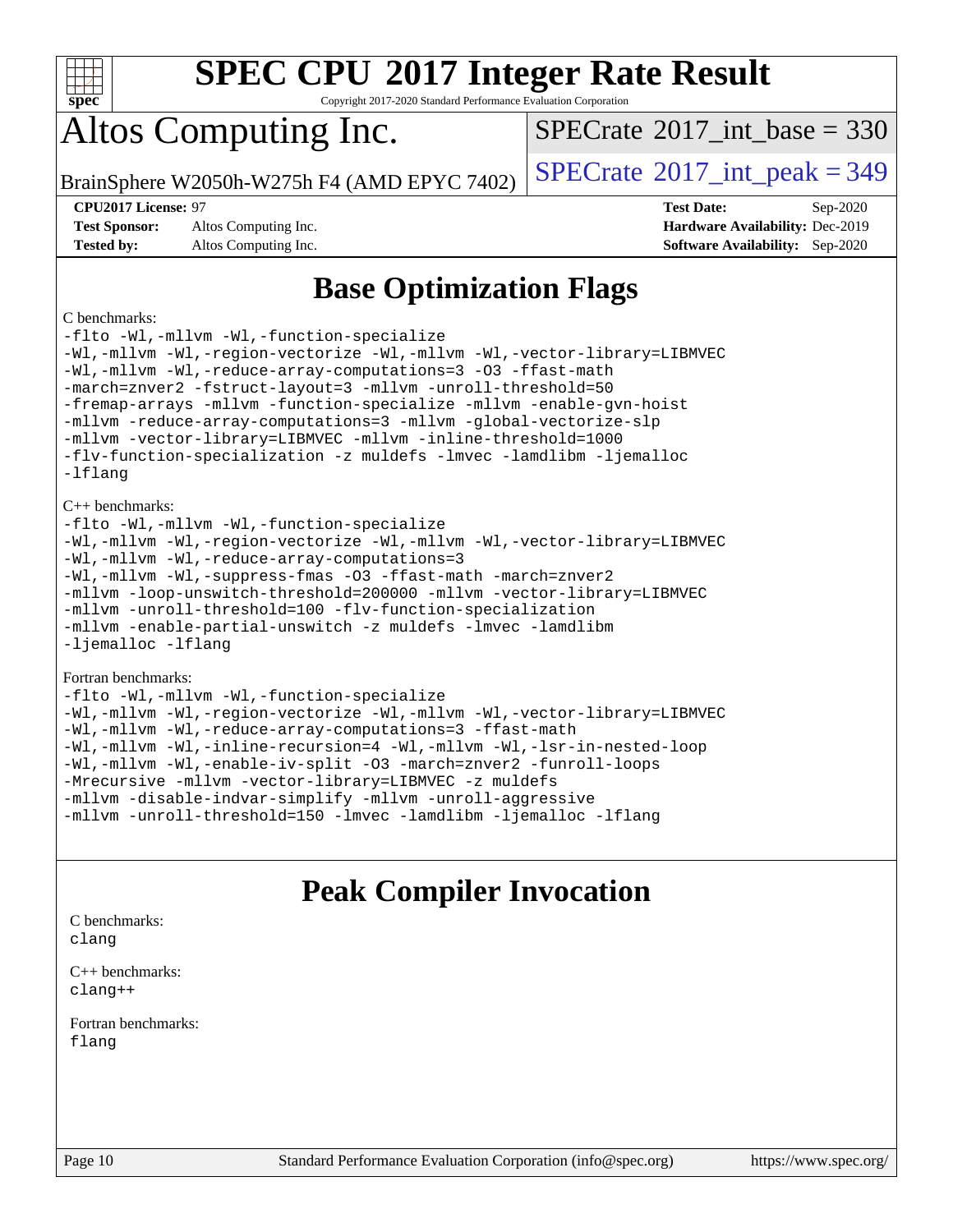

Copyright 2017-2020 Standard Performance Evaluation Corporation

## Altos Computing Inc.

 $SPECTate$ <sup>®</sup>[2017\\_int\\_base =](http://www.spec.org/auto/cpu2017/Docs/result-fields.html#SPECrate2017intbase) 330

**[Test Sponsor:](http://www.spec.org/auto/cpu2017/Docs/result-fields.html#TestSponsor)** Altos Computing Inc. **[Hardware Availability:](http://www.spec.org/auto/cpu2017/Docs/result-fields.html#HardwareAvailability)** Dec-2019 **[Tested by:](http://www.spec.org/auto/cpu2017/Docs/result-fields.html#Testedby)** Altos Computing Inc. **[Software Availability:](http://www.spec.org/auto/cpu2017/Docs/result-fields.html#SoftwareAvailability)** Sep-2020

BrainSphere W2050h-W275h F4 (AMD EPYC 7402)  $\vert$  [SPECrate](http://www.spec.org/auto/cpu2017/Docs/result-fields.html#SPECrate2017intpeak)®[2017\\_int\\_peak = 3](http://www.spec.org/auto/cpu2017/Docs/result-fields.html#SPECrate2017intpeak)49

**[CPU2017 License:](http://www.spec.org/auto/cpu2017/Docs/result-fields.html#CPU2017License)** 97 **[Test Date:](http://www.spec.org/auto/cpu2017/Docs/result-fields.html#TestDate)** Sep-2020

## **[Peak Portability Flags](http://www.spec.org/auto/cpu2017/Docs/result-fields.html#PeakPortabilityFlags)**

 500.perlbench\_r: [-DSPEC\\_LINUX\\_X64](http://www.spec.org/cpu2017/results/res2020q4/cpu2017-20200918-24009.flags.html#b500.perlbench_r_peakPORTABILITY_DSPEC_LINUX_X64) [-DSPEC\\_LP64](http://www.spec.org/cpu2017/results/res2020q4/cpu2017-20200918-24009.flags.html#b500.perlbench_r_peakEXTRA_PORTABILITY_DSPEC_LP64) 502.gcc\_r: [-D\\_FILE\\_OFFSET\\_BITS=64](http://www.spec.org/cpu2017/results/res2020q4/cpu2017-20200918-24009.flags.html#user_peakEXTRA_PORTABILITY502_gcc_r_F-D_FILE_OFFSET_BITS_5ae949a99b284ddf4e95728d47cb0843d81b2eb0e18bdfe74bbf0f61d0b064f4bda2f10ea5eb90e1dcab0e84dbc592acfc5018bc955c18609f94ddb8d550002c) 505.mcf\_r: [-DSPEC\\_LP64](http://www.spec.org/cpu2017/results/res2020q4/cpu2017-20200918-24009.flags.html#suite_peakEXTRA_PORTABILITY505_mcf_r_DSPEC_LP64) 520.omnetpp\_r: [-DSPEC\\_LP64](http://www.spec.org/cpu2017/results/res2020q4/cpu2017-20200918-24009.flags.html#suite_peakEXTRA_PORTABILITY520_omnetpp_r_DSPEC_LP64) 523.xalancbmk\_r: [-DSPEC\\_LINUX](http://www.spec.org/cpu2017/results/res2020q4/cpu2017-20200918-24009.flags.html#b523.xalancbmk_r_peakPORTABILITY_DSPEC_LINUX) [-D\\_FILE\\_OFFSET\\_BITS=64](http://www.spec.org/cpu2017/results/res2020q4/cpu2017-20200918-24009.flags.html#user_peakEXTRA_PORTABILITY523_xalancbmk_r_F-D_FILE_OFFSET_BITS_5ae949a99b284ddf4e95728d47cb0843d81b2eb0e18bdfe74bbf0f61d0b064f4bda2f10ea5eb90e1dcab0e84dbc592acfc5018bc955c18609f94ddb8d550002c) 525.x264\_r: [-DSPEC\\_LP64](http://www.spec.org/cpu2017/results/res2020q4/cpu2017-20200918-24009.flags.html#suite_peakEXTRA_PORTABILITY525_x264_r_DSPEC_LP64) 531.deepsjeng\_r: [-DSPEC\\_LP64](http://www.spec.org/cpu2017/results/res2020q4/cpu2017-20200918-24009.flags.html#suite_peakEXTRA_PORTABILITY531_deepsjeng_r_DSPEC_LP64) 541.leela\_r: [-DSPEC\\_LP64](http://www.spec.org/cpu2017/results/res2020q4/cpu2017-20200918-24009.flags.html#suite_peakEXTRA_PORTABILITY541_leela_r_DSPEC_LP64) 548.exchange2\_r: [-DSPEC\\_LP64](http://www.spec.org/cpu2017/results/res2020q4/cpu2017-20200918-24009.flags.html#suite_peakEXTRA_PORTABILITY548_exchange2_r_DSPEC_LP64) 557.xz\_r: [-DSPEC\\_LP64](http://www.spec.org/cpu2017/results/res2020q4/cpu2017-20200918-24009.flags.html#suite_peakEXTRA_PORTABILITY557_xz_r_DSPEC_LP64)

## **[Peak Optimization Flags](http://www.spec.org/auto/cpu2017/Docs/result-fields.html#PeakOptimizationFlags)**

[C benchmarks](http://www.spec.org/auto/cpu2017/Docs/result-fields.html#Cbenchmarks):

```
 500.perlbench_r: -flto -Wl,-mllvm -Wl,-function-specialize
-Wl,-mllvm -Wl,-region-vectorize
-Wl,-mllvm -Wl,-vector-library=LIBMVEC
-Wl,-mllvm -Wl,-reduce-array-computations=3
-fprofile-instr-generate(pass 1)
-fprofile-instr-use(pass 2) -Ofast -march=znver2
-mno-sse4a -fstruct-layout=5
-mllvm -vectorize-memory-aggressively
-mllvm -function-specialize -mllvm -enable-gvn-hoist
-mllvm -unroll-threshold=50 -fremap-arrays
-mllvm -vector-library=LIBMVEC
-mllvm -reduce-array-computations=3
-mllvm -global-vectorize-slp -mllvm -inline-threshold=1000
-flv-function-specialization -lmvec -lamdlibm -ljemalloc
-lflang
 502.gcc_r: -m32 -flto -Wl,-mllvm -Wl,-function-specialize
-Wl,-mllvm -Wl,-region-vectorize
-Wl,-mllvm -Wl,-vector-library=LIBMVEC
-Wl,-mllvm -Wl,-reduce-array-computations=3 -Ofast
-march=znver2 -mno-sse4a -fstruct-layout=5
-mllvm -vectorize-memory-aggressively
-mllvm -function-specialize -mllvm -enable-gvn-hoist
-mllvm -unroll-threshold=50 -fremap-arrays
-mllvm -vector-library=LIBMVEC
-mllvm -reduce-array-computations=3
-mllvm -global-vectorize-slp -mllvm -inline-threshold=1000
-flv-function-specialization -fgnu89-inline -ljemalloc
```
**(Continued on next page)**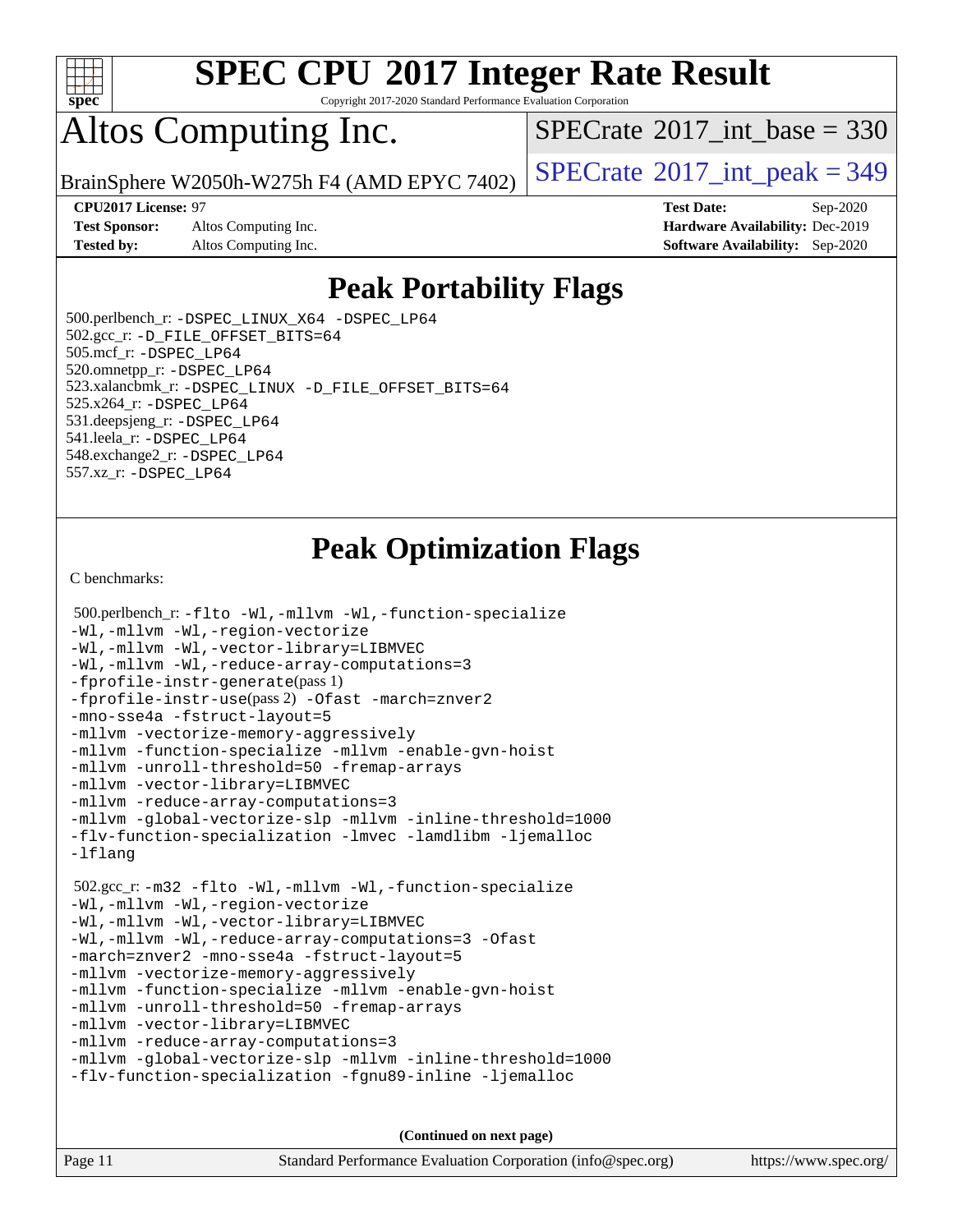

Copyright 2017-2020 Standard Performance Evaluation Corporation

Altos Computing Inc.

 $SPECTate$ <sup>®</sup>[2017\\_int\\_base =](http://www.spec.org/auto/cpu2017/Docs/result-fields.html#SPECrate2017intbase) 330

BrainSphere W2050h-W275h F4 (AMD EPYC 7402)  $\vert$  [SPECrate](http://www.spec.org/auto/cpu2017/Docs/result-fields.html#SPECrate2017intpeak)®[2017\\_int\\_peak = 3](http://www.spec.org/auto/cpu2017/Docs/result-fields.html#SPECrate2017intpeak)49

**[Test Sponsor:](http://www.spec.org/auto/cpu2017/Docs/result-fields.html#TestSponsor)** Altos Computing Inc. **[Hardware Availability:](http://www.spec.org/auto/cpu2017/Docs/result-fields.html#HardwareAvailability)** Dec-2019 **[Tested by:](http://www.spec.org/auto/cpu2017/Docs/result-fields.html#Testedby)** Altos Computing Inc. **[Software Availability:](http://www.spec.org/auto/cpu2017/Docs/result-fields.html#SoftwareAvailability)** Sep-2020

**[CPU2017 License:](http://www.spec.org/auto/cpu2017/Docs/result-fields.html#CPU2017License)** 97 **[Test Date:](http://www.spec.org/auto/cpu2017/Docs/result-fields.html#TestDate)** Sep-2020

## **[Peak Optimization Flags \(Continued\)](http://www.spec.org/auto/cpu2017/Docs/result-fields.html#PeakOptimizationFlags)**

```
 505.mcf_r: -flto -Wl,-mllvm -Wl,-function-specialize
-Wl,-mllvm -Wl,-region-vectorize
-Wl,-mllvm -Wl,-vector-library=LIBMVEC
-Wl,-mllvm -Wl,-reduce-array-computations=3 -Ofast
-march=znver2 -mno-sse4a -fstruct-layout=5
-mllvm -vectorize-memory-aggressively
-mllvm -function-specialize -mllvm -enable-gvn-hoist
-mllvm -unroll-threshold=50 -fremap-arrays
-mllvm -vector-library=LIBMVEC
-mllvm -reduce-array-computations=3
-mllvm -global-vectorize-slp -mllvm -inline-threshold=1000
-flv-function-specialization -lmvec -lamdlibm -ljemalloc
-lflang
 525.x264_r: Same as 500.perlbench_r
 557.xz_r: Same as 505.mcf_r
C++ benchmarks: 
 520.omnetpp_r: -flto -Wl,-mllvm -Wl,-function-specialize
-Wl,-mllvm -Wl,-region-vectorize
-Wl,-mllvm -Wl,-vector-library=LIBMVEC
-Wl,-mllvm -Wl,-reduce-array-computations=3 -Ofast
-march=znver2 -flv-function-specialization
-mllvm -unroll-threshold=100
-mllvm -enable-partial-unswitch
-mllvm -loop-unswitch-threshold=200000
-mllvm -vector-library=LIBMVEC
-mllvm -inline-threshold=1000 -lmvec -lamdlibm -ljemalloc
-lflang
 523.xalancbmk_r: -m32 -flto -Wl,-mllvm -Wl,-function-specialize
-Wl,-mllvm -Wl,-region-vectorize
-Wl,-mllvm -Wl,-vector-library=LIBMVEC
-Wl,-mllvm -Wl,-reduce-array-computations=3 -Ofast
-march=znver2 -flv-function-specialization
-mllvm -unroll-threshold=100
-mllvm -enable-partial-unswitch
-mllvm -loop-unswitch-threshold=200000
-mllvm -vector-library=LIBMVEC
-mllvm -inline-threshold=1000 -ljemalloc
 531.deepsjeng_r: Same as 520.omnetpp_r
```
**(Continued on next page)**